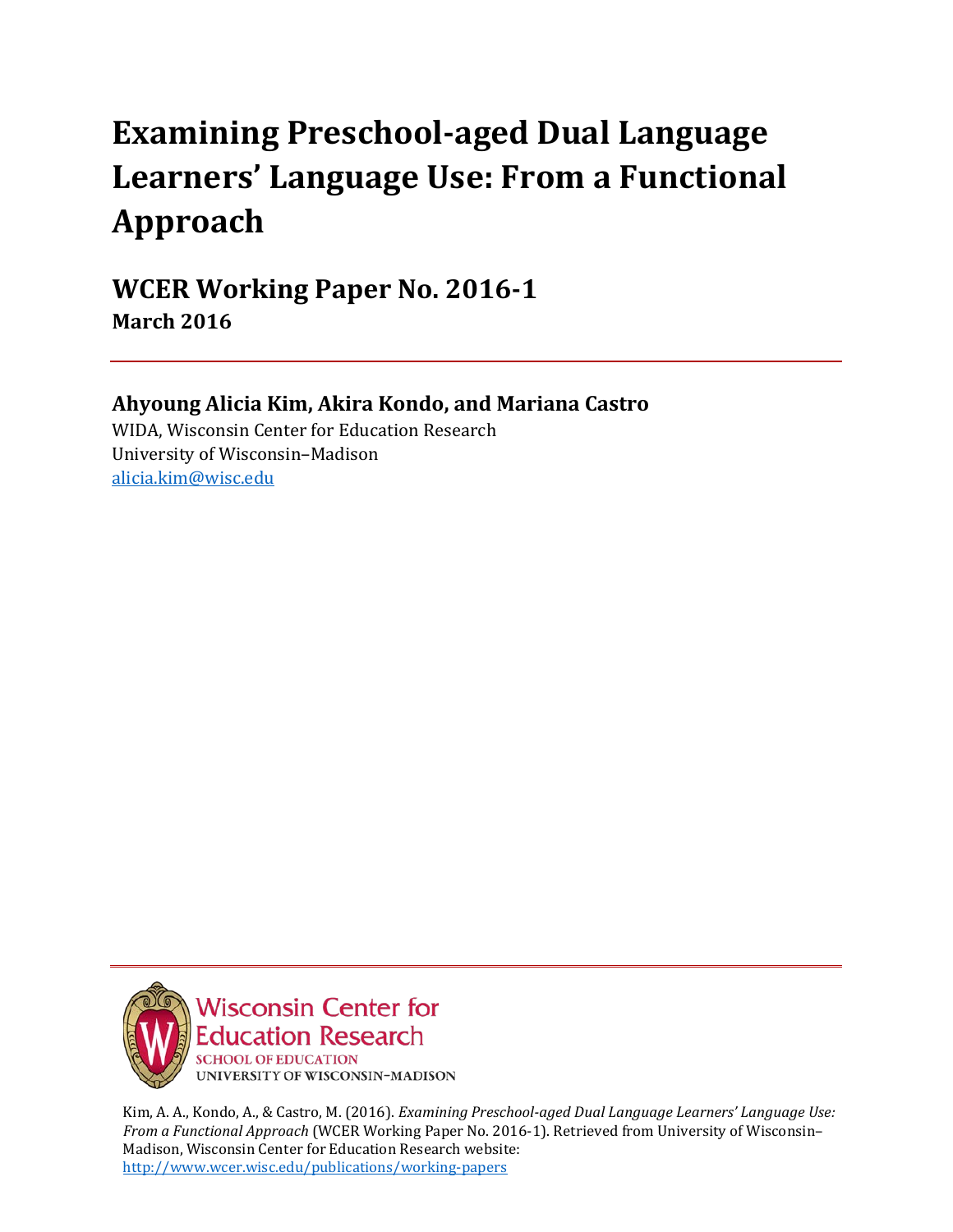## **Examining Preschool-aged Dual Language Learners' Language Use: From a Functional Approach**

#### **Ahyoung Alicia Kim, Akira Kondo, and Mariana Castro**

The number of young English language learners in the United States has been steadily increasing (Garcia & Jensen, 2009). These are "linguistically and culturally diverse students who have been identified as having levels of English language proficiency that require language support to achieve grade-level content in English" (WIDA, 2012, p.113). According to the U.S. Department of Education, approximately 4.85 million English language learners were enrolled in the K-12 public school system in 2012–2013, which represents 10% of the student population (Batalova & McHugh (2010). Forty percent of all English language learners are ages 3 to 8 years old (Liu, Ortiz, Wilkinson, Robertson, & Kushner, 2008), and about one in four preschool-aged children live in homes where a language other than English is spoken (García & Frede, 2010).

Many English language learners ages 2.5 to 5.5 years are learning two or more languages. These *dual language learners* (DLLs) are children who "acquire two or more languages simultaneously and learn a second language while continuing to develop their first language" (Office of Head Start, 2008). This definition comprises common terms, such as limited English proficient, bilingual, English language learners, and children who speak a language other than English (Office of Head Start, 2008). Furthermore, the Head Start definition recognizes that "the home language (as well as its connection to culture) is a protective factor for the well-being of young children" (National Clearinghouse for English Language Acquisition, 2011, p. 10).

While some DLLs in the United States are exposed to a home language(s) and English from birth, others are not exposed to English until they reach preschool (Shin & Kominski, 2010). Once in preschool, DLLs encounter myriad linguistic and cultural cues in English that differ from the norms of their home languages and cultures. In school, DLLs are surrounded by new social languages (Gee, 2010), where their language use deviates from the monolingual norms of language development and use. Because DLLs are acquiring multiple languages, their English language development is often observed to lag behind that of monolingual native-English speakers (Cannon, Jacknowitz, & Karoly, 2012). Research indicates that such gaps may continue through third grade (Cannon & Karoly, 2007).

Despite efforts to document early language development for home and English languages (e.g., Hammer, Lawrence, Rodriguez, Davison, & Miccio, 2011; Scheele, Leseman, Mayo, & Elbers, 2012), a lack of educational resources has impeded our understanding of DLLs' language development and how to support them linguistically through instruction in academic settings. Supporting DLLs is important because life and language experiences during the first five years of life have a profound and lasting impact on academic success. For instance, language-rich environments that include exposure to developmentally appropriate academic language and early literacy experiences prior to kindergarten strongly correlate with children's reading comprehension, and ability to process and use academic language during elementary school and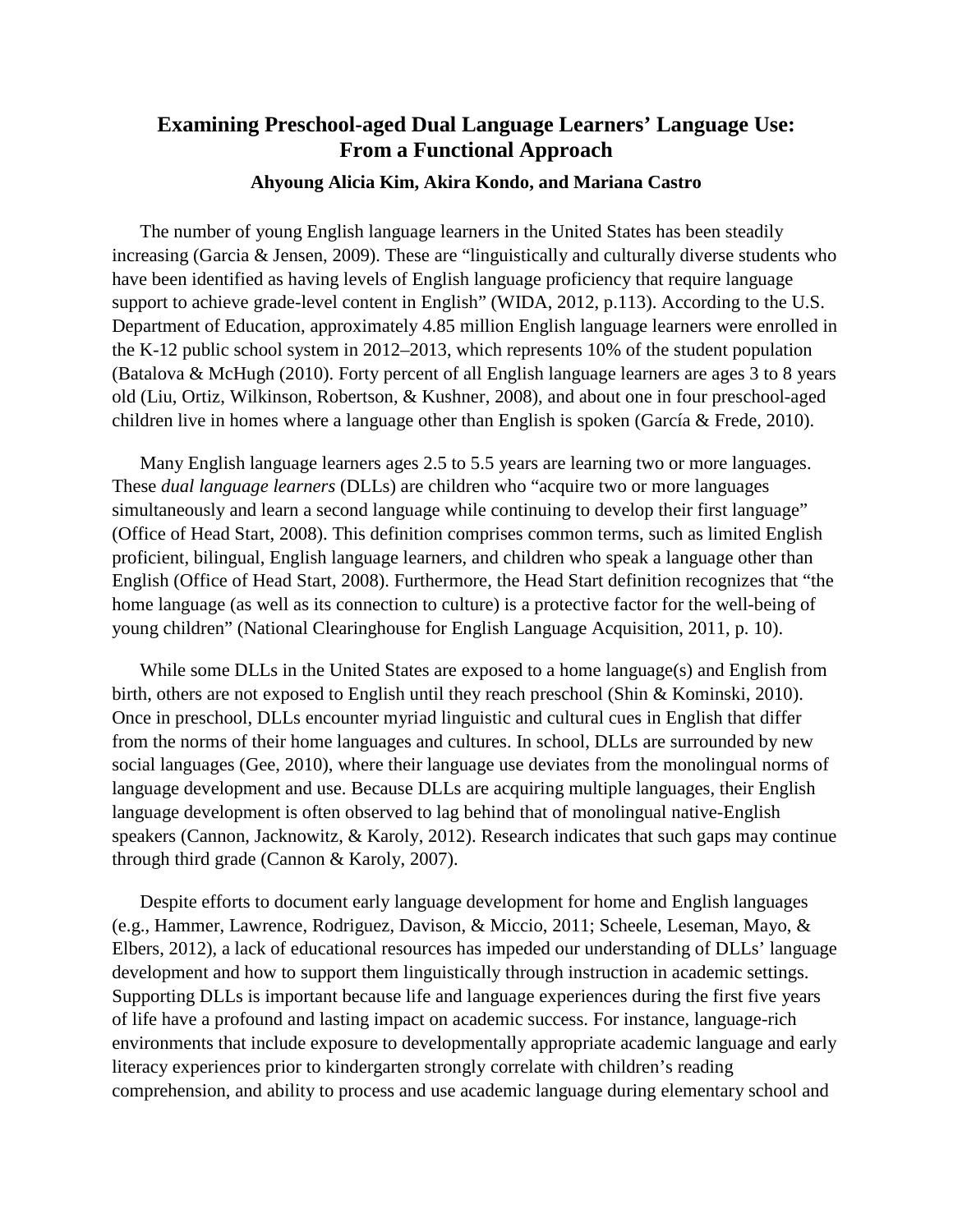beyond (Ackerman & Tazi, 2015; Bailey & Huang, 2011; Scheele, Leseman, Mayo, & Elbers, 2012; Schleppegrell, 2012; van Kleeck, 2014; van Kleeck & Schwarz, 2011).

Efforts to support DLLs need to be combined with a deeper understanding of their language development and use based on empirical research, a void the current study aims to fill. Much of the research on dual language development is from a structural approach (e.g., Barnes, Gutfreund, Satterly, & Wells, 1983; Brown, 1973; Huttenlocher, Vasilyeva, Cymerman, & Levine, 2002; Lust et al., 2014). Many of these studies compared DLLs' language structures to those of monolingual children. However, little is known about DLLs' language development from a functional approach that focuses on what these learners *can* do with language in relation to their real-life situations, and when they use language for specific purposes such as expressing needs or feelings. Considering that DLLs are in their early stages of language development, their languages may not be as structurally complex as that of monolingual counterparts in the same age group. Nevertheless, DLLs are capable of using English for various functions. It is, therefore, necessary to build an understanding of what DLLs can do with the multiple language(s) they are developing every day. Moreover, such understanding may provide practical implications for instruction and assessment of DLLs.

The purpose of this study is to understand preschool-aged DLLs' language use from a functional approach. This paper draws upon theories on systemic functional linguistics (e.g., Halliday, 1978, 1985, 1994) to analyze language function. In detail, we analyzed how learners from different ages groups (i.e., ages 2.5 to 3.5 years vs. 3.5 to 4.5 years vs. 4.5 to 5.5 years) used language functions "to understand the structures underlying the utterances of the child to the extent that we understand the purpose [s/he] is using language for" (Halliday, 1970, p. 322). Specifically, this paper answers the following two research questions in relation to DLLs' language use in academic learning contexts:

- 1. What are the main language functions used by DLLs in different age groups (i.e., ages 2.5-3.5 years vs. 3.5-4.5 vs. 4.5 vs. 5.5)?
- 2. To what extent do DLLs from different age groups (i.e., ages 2.5-3.5 years vs. 3.5-4.5 vs. 4.5 vs. 5.5) use language functions?

#### **Literature Review**

#### **Overview of DLLs' Language Development**

Human language acquisition is innate and inevitable (Chomsky, 1975, 1981, 1986; Hoff, 2006). Children are social beings whose language acquisition and development are influenced by their social and cultural contexts (Ochs & Schieffelin, 2001). Despite these contexts, first language acquisition researchers have sought to understand fundamental and universal elements of children's language acquisition in morphology (Berko, 1958; Brown, 1973), phonology (Kuhl, Williams, Lacerda, Stevens, & Lindblom, 1992; Smith, 1975), syntax (Bloom, 1970; Kilma & Bellugi, 1966), and semantics (Papandropoulou & Sinclair, 1974).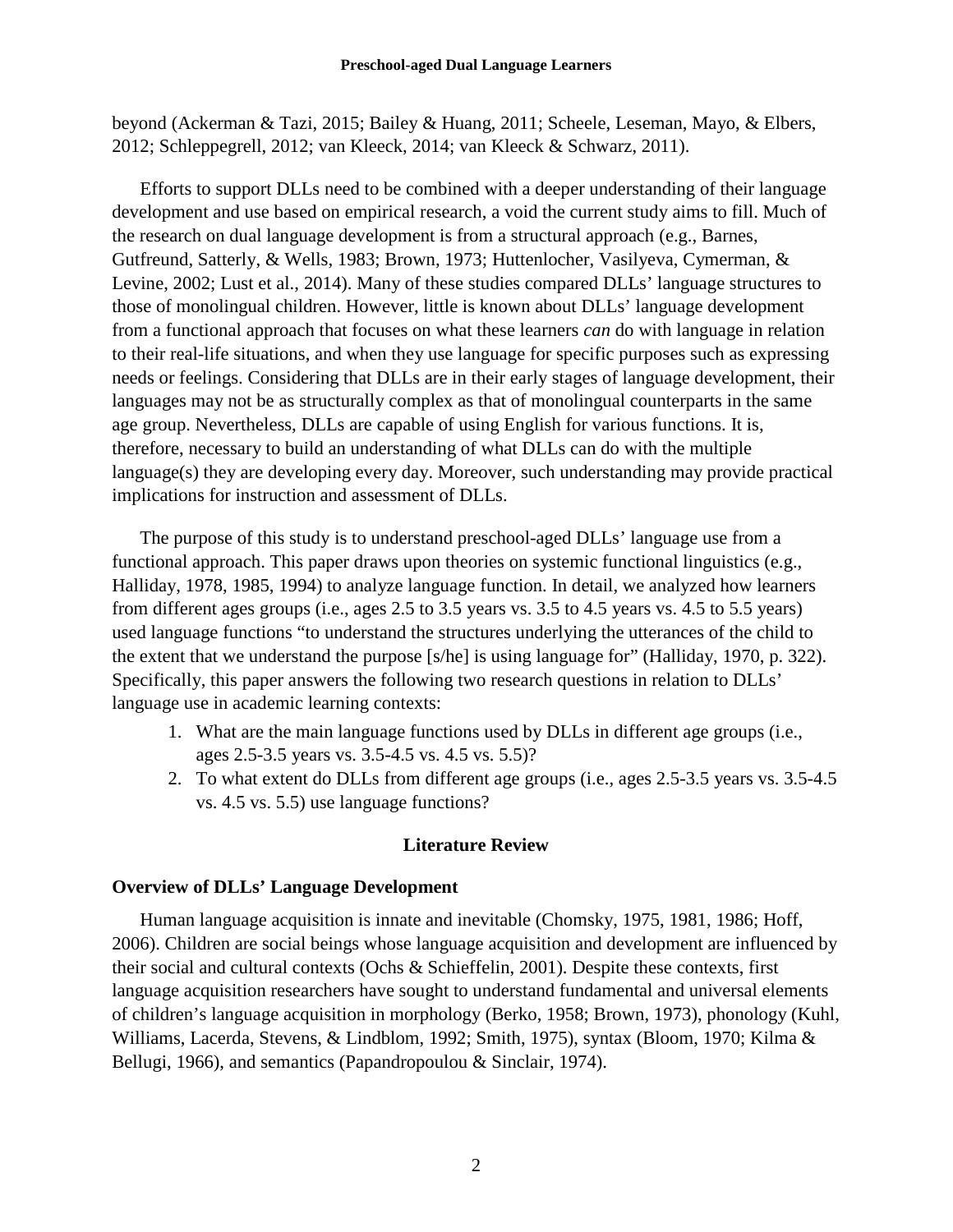#### **Preschool-aged Dual Language Learners**

To compare monolingual and bilingual children's language acquisition and development, researchers have typically examined and compared their linguistic developmental processes such as their orders of morphological acquisition (Brown, 1973; Curtiss, Fromkin, & Krashen, 1978; de Villiers & de Villiers, 1973; Kessler, 1975). In a pioneering work that examined monolingual English-speaking children's language development, Brown (1973) demonstrated the three children he observed showed similar and predictable orders of acquisition of 14 grammatical morphemes. [1](#page-3-0) Dulay and Burt's (1973, 1974) cross-sectional studies of child second language order of acquisition of morphemes confirmed that differences exist in the order of acquisition of morphemes between learners of English as first language (L1; Chinese and Spanish, in this case) vs. second language (L2) because different languages have different systems of morphemes (e.g., bound and free morphemes). Dulay and Burt (1974) concluded that "11 English functors<sup>[2](#page-3-1)</sup> for native Chinese- and Spanish-speaking children are virtually the same" (p. 51), arguing that "universal cognitive mechanisms are the basis for the child's organization of a target language, and that it is the L2 system, rather than the L1 system that guides the acquisition process" (p. 52).

Unlike monolingual children's language development, DLLs' development varies greatly due to factors such as parents or caregivers' belief in language planning at home (De Houwer, 2009); an increased dominance of English and decreased exposure to the home language, leading to attrition of that first language (Seliger, 1991); and social and institutional support for DLLs (Magruder, Hayslip, Espinosa, & Matera, 2013). Bilingualism and second language acquisition researchers have, in general terms, opposed the view that DLLs are "two monolinguals in one body" (Kecskes & Papp, 2000, p. ix). Rather, DLLs develop separate linguistic systems that have cross-linguistic effects (Kupisch, 2007, 2014; Mishima-Mori, 2005). Unlike successive bilingualism in which one language is learned first, followed by the second, maintaining home and socially dominant languages is not easy. In many cases of language maintenance among DLLs, development of their home language typically slows (Anderson, 1999; Gutierrez-Cleleen, 1999) once DLLs are exposed to the socially dominant language.

Due to the complexity of DLLs' language development, our understanding remains limited (Hammer, Jia, & Uchikoshi, 2011; McCardle & Hoff, 2006). We also know little about the nature of their language use in various contexts, including academic and non-academic contexts, making generalization of their language development a challenge. In response to the need to examine DLLs' language development, DLL research has included comparisons of monolingual and bilingual children's language and literacy development (e.g., De Houwer, 1990, 2002; Fernald, 2006; Hammer, Jia, & Uchikoshi, 2011; Moon & Reifel, 2008; Peterson & Heywood, 2007; Páez, Tabors, & López, 2007; Weisleder & Fernald, 2013), language assessment (e.g., Downer et al., 2012; Espinosa, 2014; Genesee & Nicoladis, 2009), school readiness (e.g., Ballantyne, Sanderman, & McLaughlin, 2008; Castro, Páez, Dickinson, & Frede, 2011; Kieffer, 2008), and cognitive development (e.g., Barac, Bialystok, Castro, & Sanchez, 2014).

<span id="page-3-0"></span><sup>&</sup>lt;sup>1</sup> Hulstijn, Ellis, and Eskildsen (2015) said "this claim was at variance with what researchers working in the behaviorist-structural traditions had been claiming" (p. 2).

<span id="page-3-1"></span><sup>&</sup>lt;sup>2</sup> Functors included noun, verb, inflections, articles, auxiliaries, copulas, and prepositions.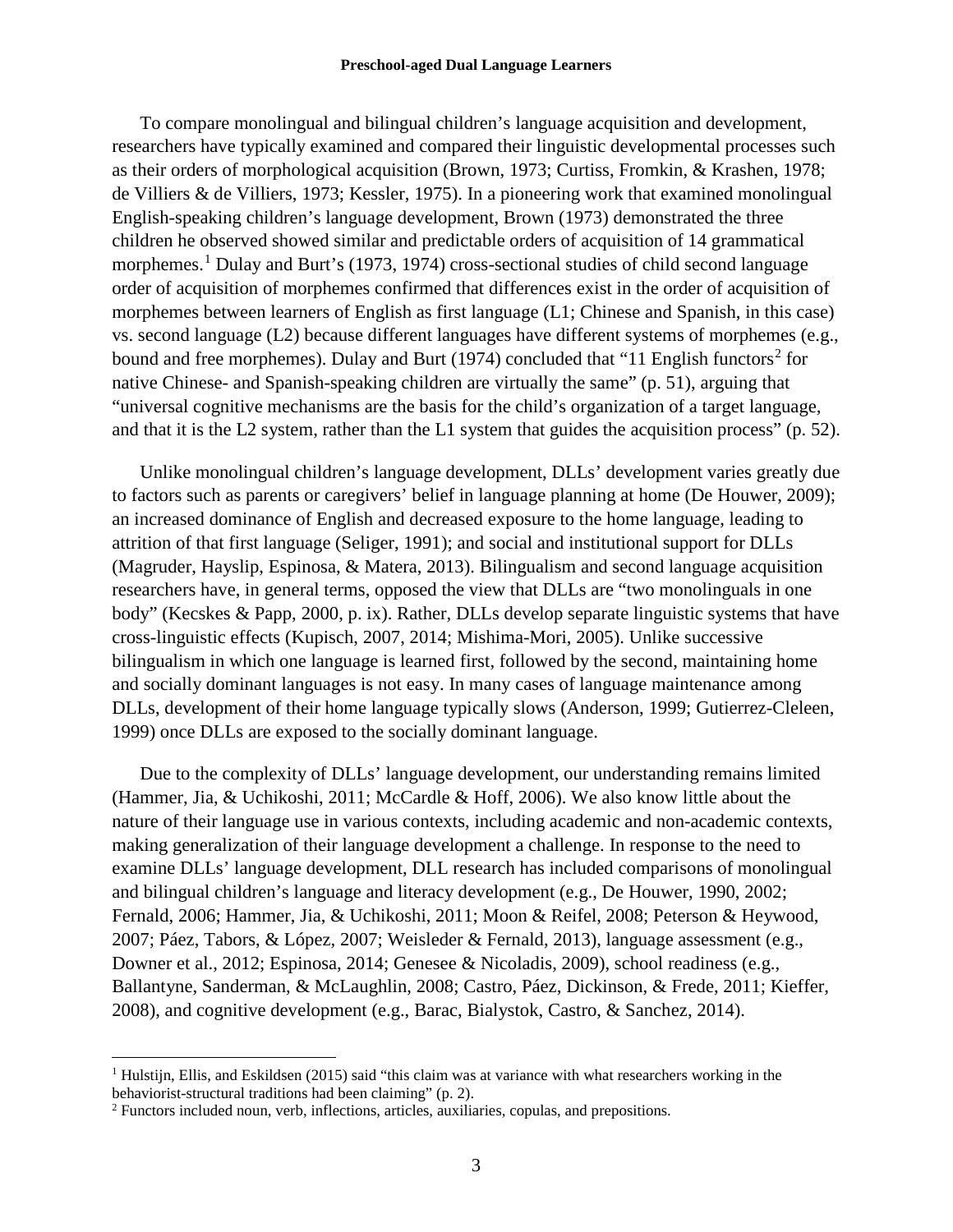Little research explores functional aspects of DLLs' language use. Most recently, Hammer et al. (2014) examined 182 peer-reviewed articles, and found they focused on language and literacy development of DLLs during early childhood with no reference to what these learners can do with the languages they are developing every day, nor to their use of languages. While DLL researchers should examine the language-learning environments that facilitate and influence simultaneous acquisition and development of home and social languages (Dijkstra & Van Heuven, 2002; Grosjean, 1998, 2000), we also need to delve into DLLs' unique language uses.

#### **DLLs' Language Use: A Functional Approach**

While functional analysis of DLLs' language use remains scarce, some studies were done on monolingual preschool-aged children's functional uses of language. For example, Pellegrini (1983) focused on three separate same-age classrooms (2, 3, and 5 year olds) during free play periods and collected language samples to understand how monolingual preschool-aged children's utterances served multiple functions. Analysis was conducting by following Halliday's (1969) model of language functions among preschool and school-aged children. Findings indicate that fantasy play and social interaction among children promoted more multifunctional utterances than teacher-led learning centers (p. 390), and their language functions depended on contexts (i.e., fantasy play vs. learning centers) (p. 392). Furthermore, similar to the findings in Halliday (1969), results indicated that children's language functions became more complex (e.g., multifunctional) with age, in accordance to their cognitive maturity. In a similar vein, Pelligrini (1986) studied 4 and 5 year olds in play centers to examine their language of displacement, or the ability to communicate about things not present in space or time. Similar to Pelligrini (1983), older children's language of displacement was characterized by uses of third-person pronouns and non-present tense verbs. These findings suggest that normally developing children's multifunctional use of language is context-sensitive and dependent on cognitive maturity.

To examine DLLs' language use from a functional approach, we first need to identify a framework for analyzing language use, including how they tactically use English to meet their needs in appropriate context, time, and space. The most pertinent literature is Halliday's (1978, 1985, 1994) systemic functional linguistics, which views children as social beings for whom language plays a crucial role in facilitating membership of a cultural group (Painter, 1991). In Halliday's words, "[l]anguage is the main channel through which the patterns of living are transmitted to him [the child], through which he learns to act as a member of a 'society'—in and through the various social groups, the family, the neighbourhood, and so on" (Halliday, 1978, p. 9). Therefore, what the speaker hears—the system of rules—can affect the language structure (Halliday, 1973). This possibility suggests the need to examine what DLLs *can* do functionally with language in relation to real-life situations that matter to them, rather than to determine whether they know how to construct sentences without making grammatical mistakes.

Adults use language in much more complex ways, both semantically and pragmatically, than young children do. As young children grow, their language becomes highly coded and carries abstract functions in a systematic and finite form. For example, the 3-year-olds in Tough's (1977)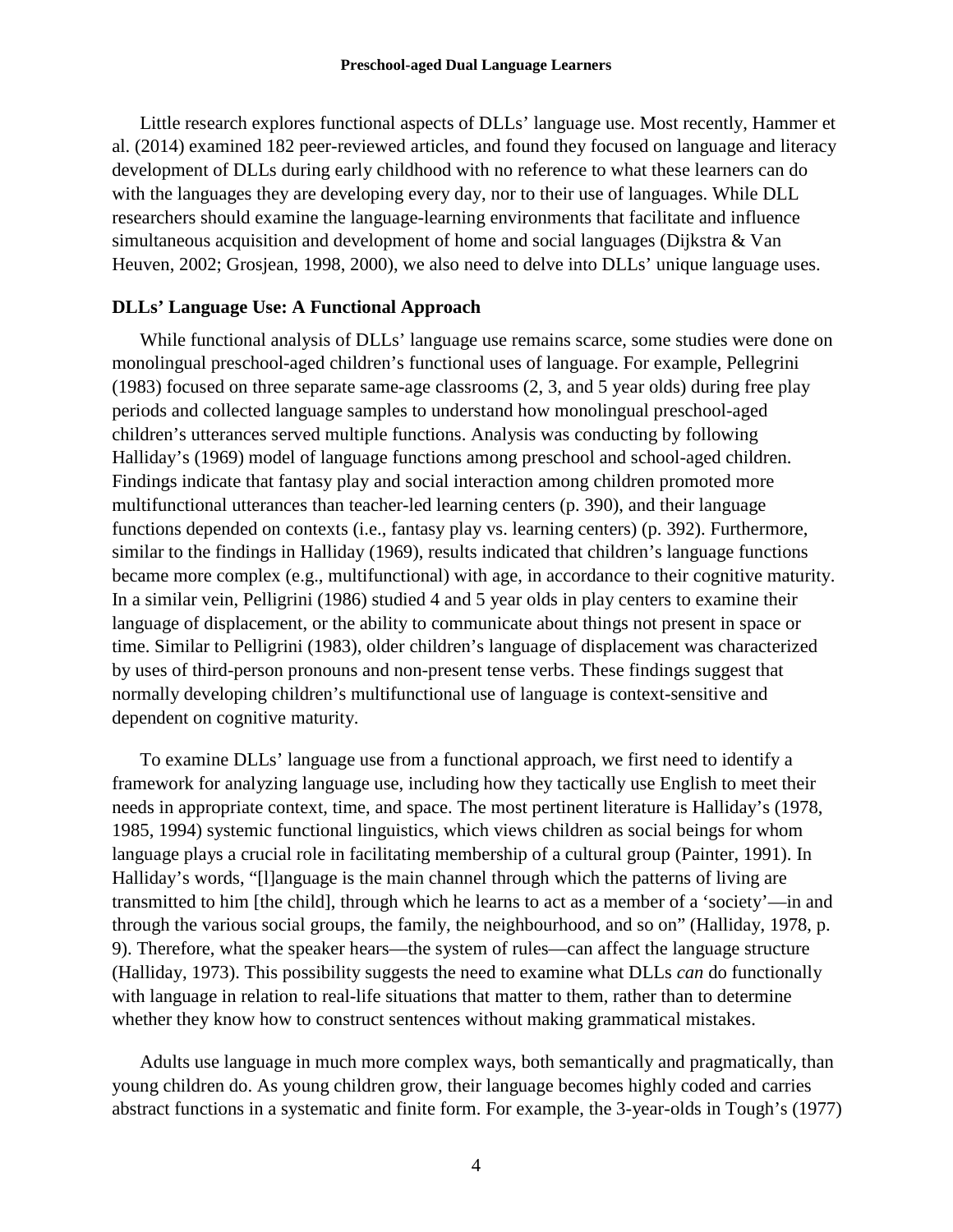"language and environment project" used language effectively to communicate with others. Despite some problems of articulation in their speech and some malformed utterances, "they had all established a wide range of basic structures of English" (Tough, 1977, p. 9). Similarly, Halliday (1975) sought to understand children's language development as "the mastery of linguistic functions" (p. 345). Of particular relevance to the application of Halliday's approach is young children's use of oral language. This functional view is, therefore, a shift from the structural linguistic perspective to an understanding of what young language learners (e.g., DLLs) intend to accomplish using cultural and linguistic resources that surround them. The functional view is based on the premise that young children's learning of language means learning a system of meanings. This view emphasizes the interpretation of young children's use of language through semantics: how children understand or express meaning (Halliday, 1975, p. 8).

Halliday (1975) identified seven functions of language that preschool and school-age children often use to serve various functions of language:

- (1) Instrumental (meet one's needs),
- (2) Regulatory (influence others' behavior),
- (3) Interactional (form a relationship that includes and excludes others),
- (4) Personal (express one's feelings),
- (5) Heuristic (explore one's environment and its relation to self),
- (6) Imaginative (create an imaginative environment and act out), and
- (7) Representational (present/convey information).

These functions are references for examining DLLs' language use in this study.

#### **Methodology**

#### **Data**

The data from this study were from a larger dataset of 123 video recordings of 32 DLLs ages 2.5 to 5.5 years. During the time of data collection, they all attended preschool in the Midwest where English was the primary language of instruction. Their English language development levels varied according to  $WIDA<sup>3</sup>$  $WIDA<sup>3</sup>$  $WIDA<sup>3</sup>$  Early English Language Development (E-ELD) Performance Definitions<sup>[4](#page-5-1)</sup> (WIDA, 2014a): Levels 1 (Entering), 3 (Developing), or 5 (Bridging). Twenty-six video recordings of 14 DLLs were selected: Videos containing little or no spoken linguistic data were excluded. In addition, video data whose primary language was not English were excluded since the purpose was to examine DLLs' English language use. The video clips each were about 2 to 3 minutes long.

<span id="page-5-0"></span><sup>&</sup>lt;sup>3</sup> WIDA, housed within the University of Wisconsin–Madison, is an organization dedicated to providing standards, assessments, and professional learning opportunities for preK-12 English language learners and their educators within the United States and abroad.<br><sup>4</sup> The Performance Definitions are guidelines to determine DLLs' quantity and variety of oral language (linguistic

<span id="page-5-1"></span>complexity) and the types and use of oral language structures, phrases, and words (language usage) at three distinct levels (Levels 1, 3, and 5) of English language development (WIDA, 2014a).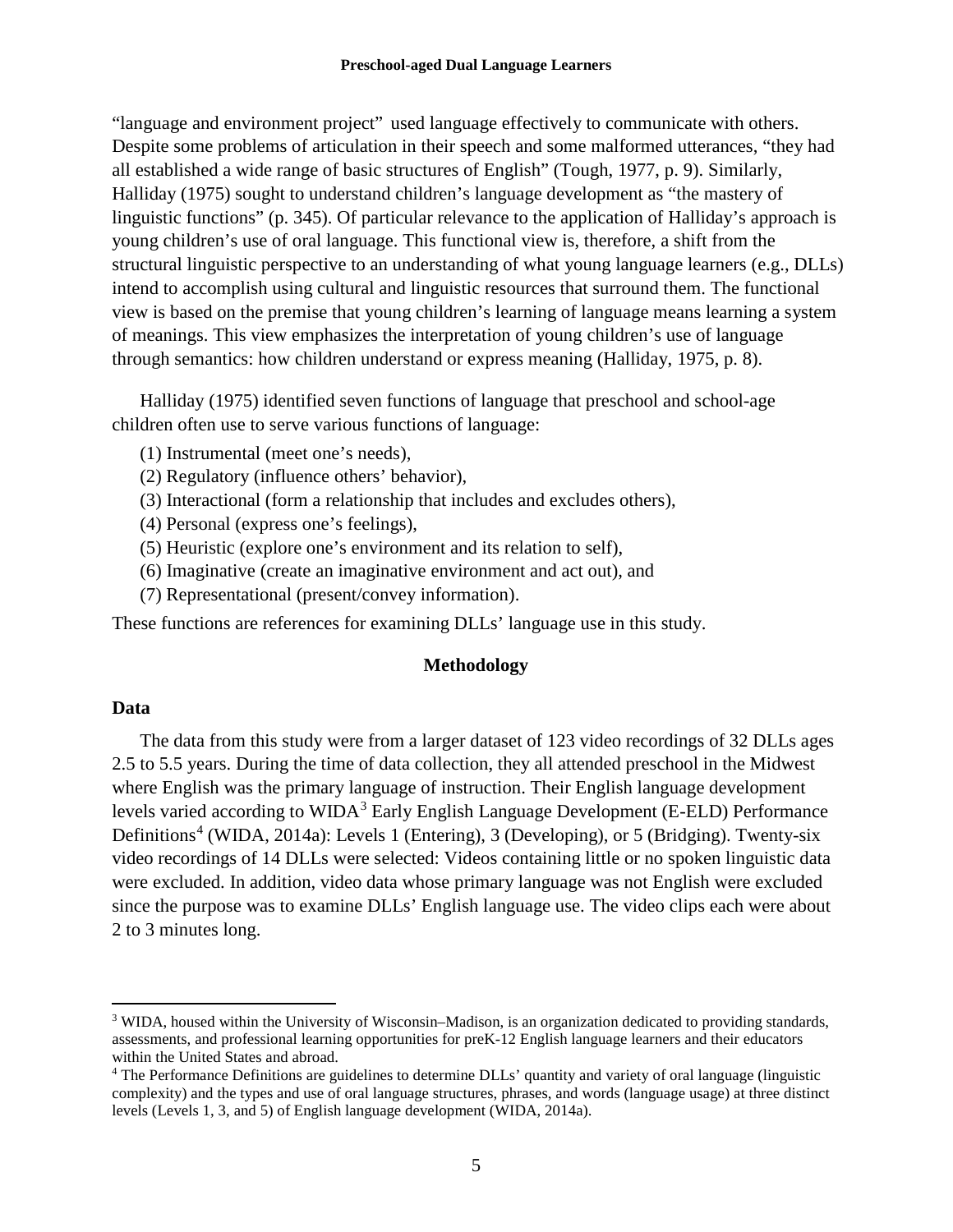The 14 DLLs (Table 1) included three children ages 2.5 to 3.5 years, five ages 3.5 to 4.5 years, and six ages 4.5 to 5.5 years. Their English development varied from Levels 1, 3, or 5 according to the E-ELD Performance Definitions (WIDA, 2014a). The selected DLLs for this study included boys ( $N = 7$ ) and girls ( $N = 7$ ). Their home languages varied: French ( $N = 1$ ), Hmong ( $N = 2$ ), Hungarian ( $N = 1$ ), Laotian ( $N = 1$ ), Mandarin ( $N = 2$ ), Nepali ( $N = 2$ ), and Spanish  $(N = 5)$ . Five children used one or two of these language along with English at home, whereas the nine others were not exposed to English at home. Children's onset of English exposure also varied from birth to 48 months. Table 1 summarizes the DLLs' backgrounds.

| Name <sup>a</sup> | <b>Age Group</b><br>(in Years) | <b>E-ELD Level</b> | Gender       | Home Language(s)        | <b>Onset of</b><br><b>Exposure to</b><br><b>English</b><br>(in Months) |
|-------------------|--------------------------------|--------------------|--------------|-------------------------|------------------------------------------------------------------------|
| Kane              | $2.5 - 3.5$                    |                    | M            | Mandarin                | 5                                                                      |
| Laura             | $2.5 - 3.5$                    | 3                  | $\mathbf{F}$ | Mandarin                | unknown                                                                |
| Helen             | $2.5 - 3.5$                    | 5                  | F            | Hungarian               | 22                                                                     |
| <b>Bob</b>        | $3.5 - 4.5$                    | 1                  | M            | Hmong                   | 5                                                                      |
| Jason             | $3.5 - 4.5$                    | 3                  | M            | English, Spanish        | unknown                                                                |
| Ben               | $3.5 - 4.5$                    | 3                  | M            | Nepali                  | 11                                                                     |
| Yeddie            | $3.5 - 4.5$                    | 5                  | M            | Nepali                  | 26                                                                     |
| Ursula            | $3.5 - 4.5$                    | 5                  | F            | French                  | 48                                                                     |
| Seth              | $4.5 - 5.5$                    |                    | M            | English, Spanish        | birth                                                                  |
| Daisy             | $4.5 - 5.5$                    |                    | $\mathbf{F}$ | Hmong                   | 18                                                                     |
| Alex              | $4.5 - 5.5$                    | 3                  | M            | Spanish                 | 14                                                                     |
| Bella             | $4.5 - 5.5$                    | 5                  | F            | English, Spanish        | birth                                                                  |
| Bonnie            | $4.5 - 5.5$                    | 5                  | F            | English, Spanish        | birth                                                                  |
| Heather           | $4.5 - 5.5$                    | 5                  | F            | English, Hmong, Laotian | birth                                                                  |

*Table 1.* **Background Information of DLLs**

a These names are pseudonyms.

#### **Instrument—Coding Scheme for Key Uses of Academic Language**

To analyze DLLs' functional use of English, an appropriate framework for this study was developed by drawing upon Halliday's (1978, 1985, 1994) systemic functional linguistics and *WIDA Key Uses of Academic Language* (WIDA, 2014b). The *Key Uses of Academic Language* describes English language learners' language use in academic settings based on a language analysis of college and career readiness standards. However, it is primarily for children in grades K-12. Thus, for the purpose of this study, *key language uses of DLLs*, a new framework of functional uses of language for preschool-aged DLLs, was developed. Out of Halliday's (1975) seven language functions, the key language uses of DLLs draws on these five types of language use: argue, explain, heuristic, recount, and request because they more directly related to academic language use as defined by WIDA. Table 2 summarizes the five key language uses of DLLs.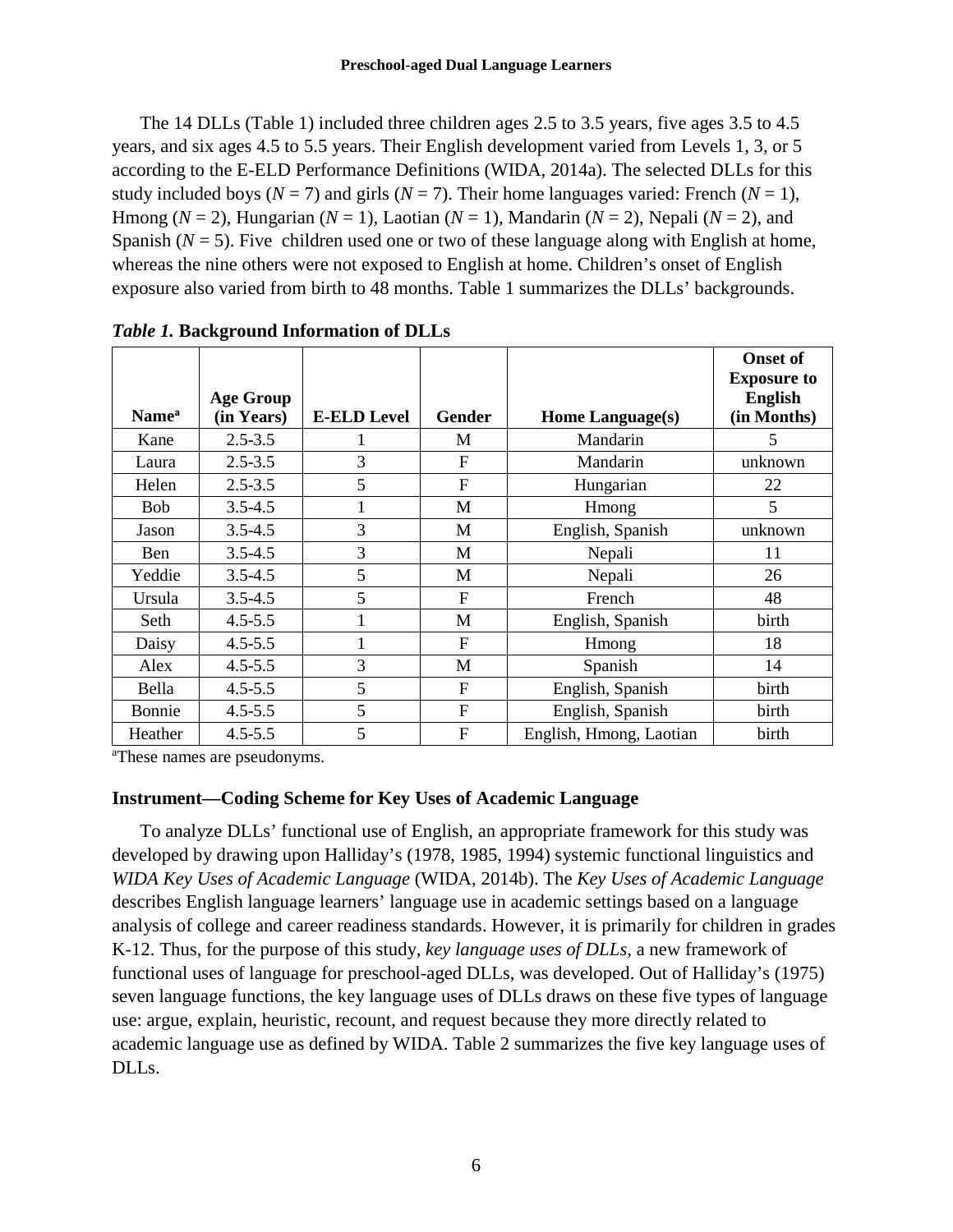| <b>Key Language Use</b>                                                                                      | <b>Definition</b>                                                                         | <b>Example</b>                |
|--------------------------------------------------------------------------------------------------------------|-------------------------------------------------------------------------------------------|-------------------------------|
| Argue                                                                                                        | making a point/state preference; making a claim, and<br>using evidence/reasons as support | "Don't take my toy!"          |
| Explain                                                                                                      | cause and effect; consequences to actions                                                 | "Mommy like flower."          |
| Heuristic                                                                                                    | language for learning, exploring, investigating, and<br>inquiring                         | "What he doing?"              |
| telling or retelling stories; describing actions,<br>Recount<br>settings, environment; playing imaginatively |                                                                                           | "I'm a superman!"             |
| asking questions or making statements to obtain<br>Request<br>something or for something to happen           |                                                                                           | "I want this!,"<br>"Give me!" |

*Table 2.* **Five Key Language Uses of DLLs**

#### **Procedures for Data Collection and Analysis**

The DLLs' language data were video-recorded while the children engaged in everyday activities, including free play, at preschools without any planned prompts. A member of the research team, who was a Spanish-English bilingual speaker, occasionally served as DLLs' interlocutor to elicit utterances from children (e.g., "What are you doing?").

All 26 video clips were transcribed, then analyzed by referring to the five key language uses presented in Table 2. The language data were analyzed for emerging patterns of key language uses across different ages groups (i.e., 2.5 to 3.5 years, 3.5 to 4.5 years, and 4.5 to 5.5 years) and language development Levels 1, 3, and 5. In addition, a syntactic analysis of DLLs' spoken data was conducted to examine whether DLLs' key language uses involved different levels of syntactic complexity in relation to each child's language development level. For example, even if DLLs use the same language function (e.g., argue, request), the syntactic complexity may vary depending on their language development level. This analysis was done to understand the DLLs' language patterns (e.g., uses of specific vocabulary, syntactic forms, or conventions) for particular uses of language. For instance, an analysis of syntactic complexity involved identifying the mean length of an utterance or complexity of sentences.

#### **Findings and Discussion**

The DLLs in this study demonstrated varying key language uses in relation to their age groups of 2.5 to 3.5 years, 3.5 to 4.5 years, and 4.5 to 5.5 years. While the key language uses of DLLs aged 2.5 to 3.5 were limited to *request* and *argue*, older DLLs demonstrated more diverse uses. Table 3 summarizes the 14 learners' key language uses across age groups and E-ELD levels. Overall, *request* was one of the most basic language functions, observed in the youngest age group, whereas *explain* was observed more frequently in the group of 4.5- to 5.5-year-olds. These results suggest that *explain* may require higher cognitive skills that may not be immediately available to children 2.5 to 3.5 years old. Because the age at which the DLLs in our study were first exposed to English varied, we cannot generalize these results. Nevertheless, it is evident that DLLs are learning and developing English with speed. More detailed findings are discussed according to each age group below.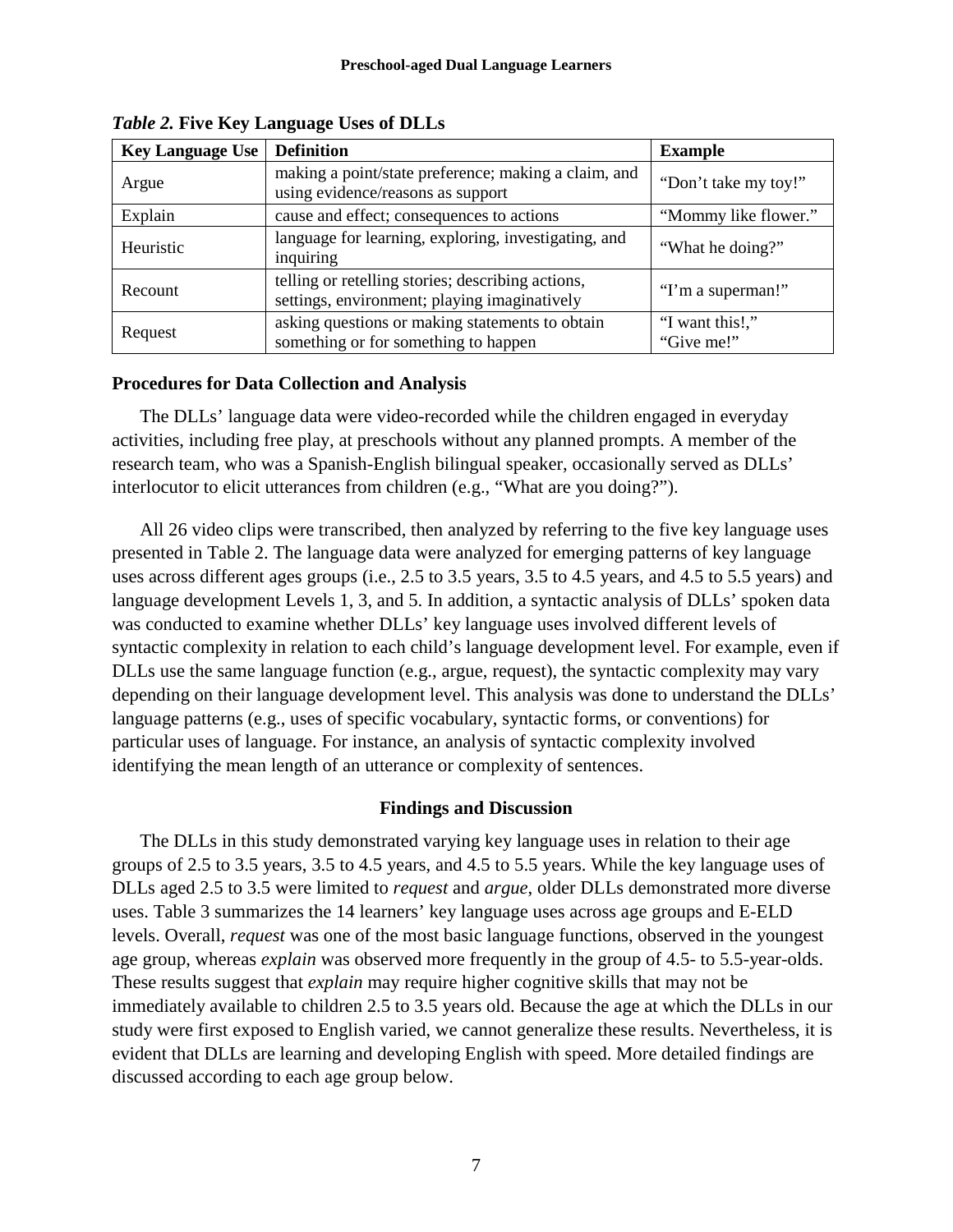|              | $2.5 - 3.5$ | $3.5 - 4.5$  | $4.5 - 5.5$ | <b>Total</b> |
|--------------|-------------|--------------|-------------|--------------|
| Level 1      | Request: 1  | Explain: 1   | Argue: 2    | Argue: 2     |
| (Entering)   |             |              |             | Explain: 1   |
|              |             |              |             | Request: 1   |
| Level 3      | Argue: 1    | Recount: 1   | Explain: 1  | Argue: 1     |
| (Developing) |             |              |             | Explain: 1   |
|              |             |              |             | Recount: 1   |
| Level 5      | Request: 1  | Heuristic: 1 | Argue: 1    | Argue: 1     |
| (Bridging)   |             | Recount: 1   | Explain: 2  | Explain: 2   |
|              |             |              |             | Heuristic: 1 |
|              |             |              |             | Request: 1   |
|              |             |              |             | Recount:1    |
| Total        | Argue: 1    | Explain: 1   | Argue: 3    |              |
|              | Request: 2  | Heuristic: 1 | Explain: 3  |              |
|              |             | Recount: 2   |             |              |

*Table 3.* **Summary of Key Language Uses**

#### **Group Age 2.5 to 3.5 Years**

DLLs 2.5 to 3.5 years old used *argue* and *request*. Laura (Level 3) used *argue* in her interaction with her teacher, who was sitting with her and other children to play with alphabets. The teacher spread letters on the floor and asked children to find the letters in their names.

[Ages 2.5-3.5 Level 3: Laura (L; focal) and teacher (T) playing with alphabet]

- T: Do you see any "L's"?
- L: [shakes head]
- T: I know there's a lot of letters, so it may be hard to find them.
- **L**: [L already has one letter "L" and finds another "L"] **I don't need this one now** [looking at the two "L's" in her hands]. **I only need one "L."**
- T: You only need one "L," yup, right here. Can you put that on the paper to see what you still need?

While Laura struggled to find letters in her name, she engaged in private speech (Piaget, 1926), which is a universal feature of childhood (Davis, Meins, & Fernyhough, 2013). Private speech is observed most frequently for ages 3 to 7 years (Berk, 1992) with these children engaging in a range of activities such as this example. Even though Laura was not directly interacting verbally with the teacher or other children, the teacher heard her say "I don't need this one now" and "I only need one 'L,'" to which the teacher responded, "You only need one 'L,' yup, right here." In this respect, Laura's utterances worked not only to regulate her cognitive performance of the activity in which she was engaged (finding letters), but also to *argue* against herself that she does not need two "L's" because there is only one "L" in her name. As this example shows, not all language functions require an interlocutor.

In addition, the DLLs age 2.5 to 3.5 years used *request*. For instance, Level 1 child Kane and used *request* in his speech: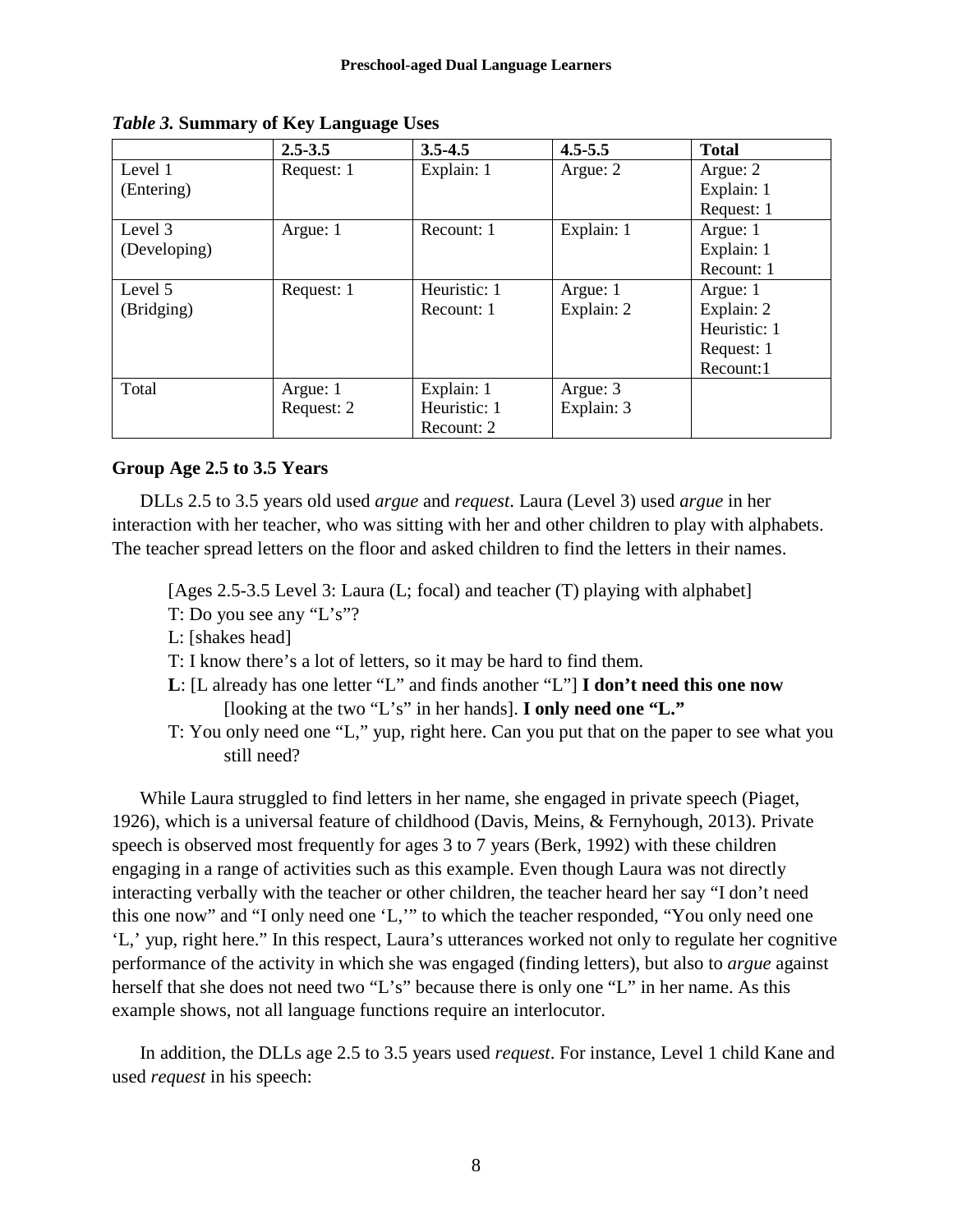- [Ages 2.5-3.5 Level 1: Kane (K; focal), Laura (L; Level 3), and researcher (R) in the playground]
- R: Is this your bicycle, bicycle?
- K: [Shakes head]

[Laura is showing interest in the camcorder the researcher is using]

- L: Can I see?
- R:  $Si<sup>5</sup>$  $Si<sup>5</sup>$  $Si<sup>5</sup>$  [in Spanish].
- L: [Speaks to Kane in Mandarin]

[Kane is also interested in the camcorder]

#### **K: Can I see?**

R: Yeah, you can see.

In this example, two children, Kane (focal child, Level 1) and Laura (Level 3), are in the playground. While the researcher interacts with the two children, both of the children recognized the device (camcorder) the researcher is using to video-record the children. This interaction shows their sociocultural understanding of camcorder in their lives beyond the mere existence of a camcorder as a mechanical device (e.g., what it is supposed to do, what it does when the power is turned on). In this example, Kane reproduced the interrogative sentence "Can I see?" after hearing Laura say it. This situation is an example of what Brown (1973) and Hakuta (1974) call *prefabricated language*, which is an internally pre-programmed creative process that also serves as a vehicle for language socialization (Perera, 2001), rather than a sign of behaviorism (i.e., response to external stimli) simply because Kane reproduced Laura's sentence.

Helen, a Level 5 child, used *request* while pretending to throw a party with Oliver during free play time.

[Ages 2.5-3.5 Level 5: Helen (H; Focal) and Oliver (O; level unknown) during free play] **H:** I'm need to go to water. I'm need to [unintelligible]. [To O] **Can you look for this, around and nobody takes them away?** 

- O: Yeah
- H: [leaves]

During free play time, Helen made a request to Oliver by saying "can you look for [keep an eye on] this [so that] nobody takes [these toys] away?" This sentence tells us she regarded Oliver, her interlocutor, as a trustworthy companion in the shared space. Therefore, when Helen had to leave the spot temporarily, she asked Oliver to keep an eye on the toys she had laid out so nobody else interrupts their play.

To summarize, *requests* were observed in two different development levels (Levels 1 and 5). Kane's sentence construction (i.e., Can I see?) was rather short but fully served its purpose as a language function. In comparison, Helen's (Level 5) sentence structure showed more complexity, consisting of independent and subordinate clauses using a conjunction (i.e., so

<span id="page-9-0"></span> <sup>5</sup> The researcher was bilingual in English and Spanish, and responded to Spanish-speaking children in Spanish.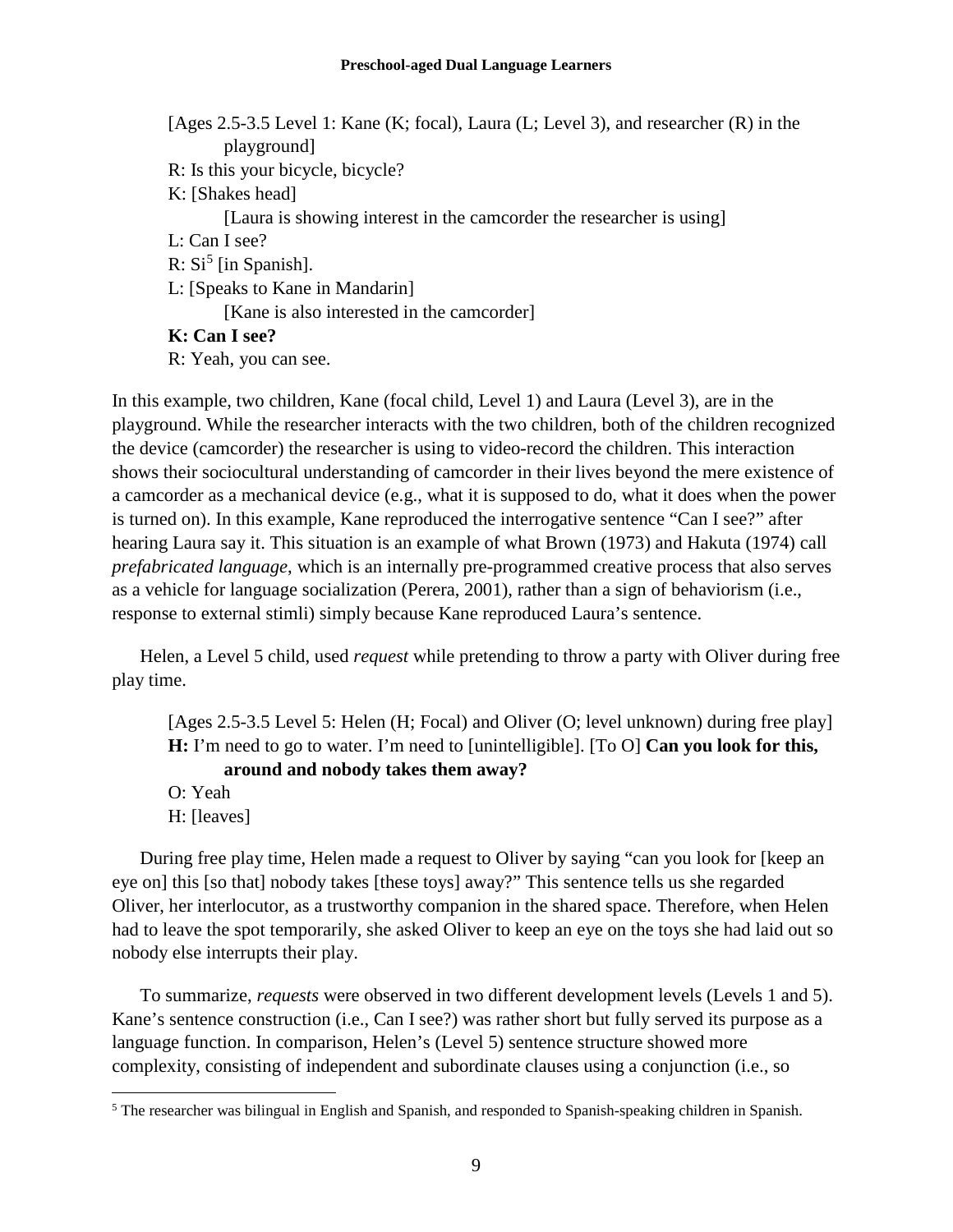[that]). In addition, Helen's language function of *request* was more literal and explicit because her syntactic structure was more complex, thereby demonstrating more sophisticated linguistic repertoire (Gumperz, 1964).

### **Group Age 3.5 to 4.5 Years**

DLLs 3.5 to 4.5 years old used the language function of *explain*, *heuristic*, and *recount*, which were not observed in the 2.5- to 3.5-year-old group. In the following excerpt that exemplifies heuristic language use, the teacher asked students to mix two colors (red and yellow) and see what is produced.

[Ages 3.5-4.5 Level 5: Ursula (U; Focal), Child 1 (C1), teacher (T), and researcher (R) playing with colors] T: Wait, listen to me. What color you can make from red and yellow? C1: A rainbow! [other kids say] Rainbow! Blue blue! T: Blue? What about…we can just find out. You are going to discover what color comes out from yellow and red. R: Good job, Ursula. T: One spoon of each. Is the same. From red and yellow. Okay? C1: Look at my hot sauce! U: You're gonna touch it? T: Okay, work it on and tell me what color you're making. Mix them both. [kids start mixing the two colors with bare hands] C1: I think we're gonna make green. T: You think so? C1: Yeah! **U**: **Mine didn't make it red.**

Ursula used the language function of *heuristic* to conclude that mixing two colors "didn't make it red." First, Ursula was watching another child mix colors who said that mixing red and yellow will make it green. While mixing colors, Ursula noticed that mixing the two colors looked more like "red." Although it was not clear or stated explicitly what color will come from the mix of two colors, Ursula learned that mixing the two colors did not produce the color Child 1 had expected. The hands-on experience allowed Ursula to experience the science of color-mixing and language associated with it to come to the conclusion that mixing the two colors did not make it red.

In addition, some DLLs in the 3.5- to 4.5-years age group were observed to use *recount* to describe something related to their imaginative play. For example, while pretending to be a firefighter, Ben (Level 3) used *recount* when the researcher asked him what he was wearing.

[Ages 3.5-4.5 Level 3: Ben (B; Focal) and researcher (R) during free play] **B: I, I, am, am , am, I'm [in] boot, I'm [in] boot.**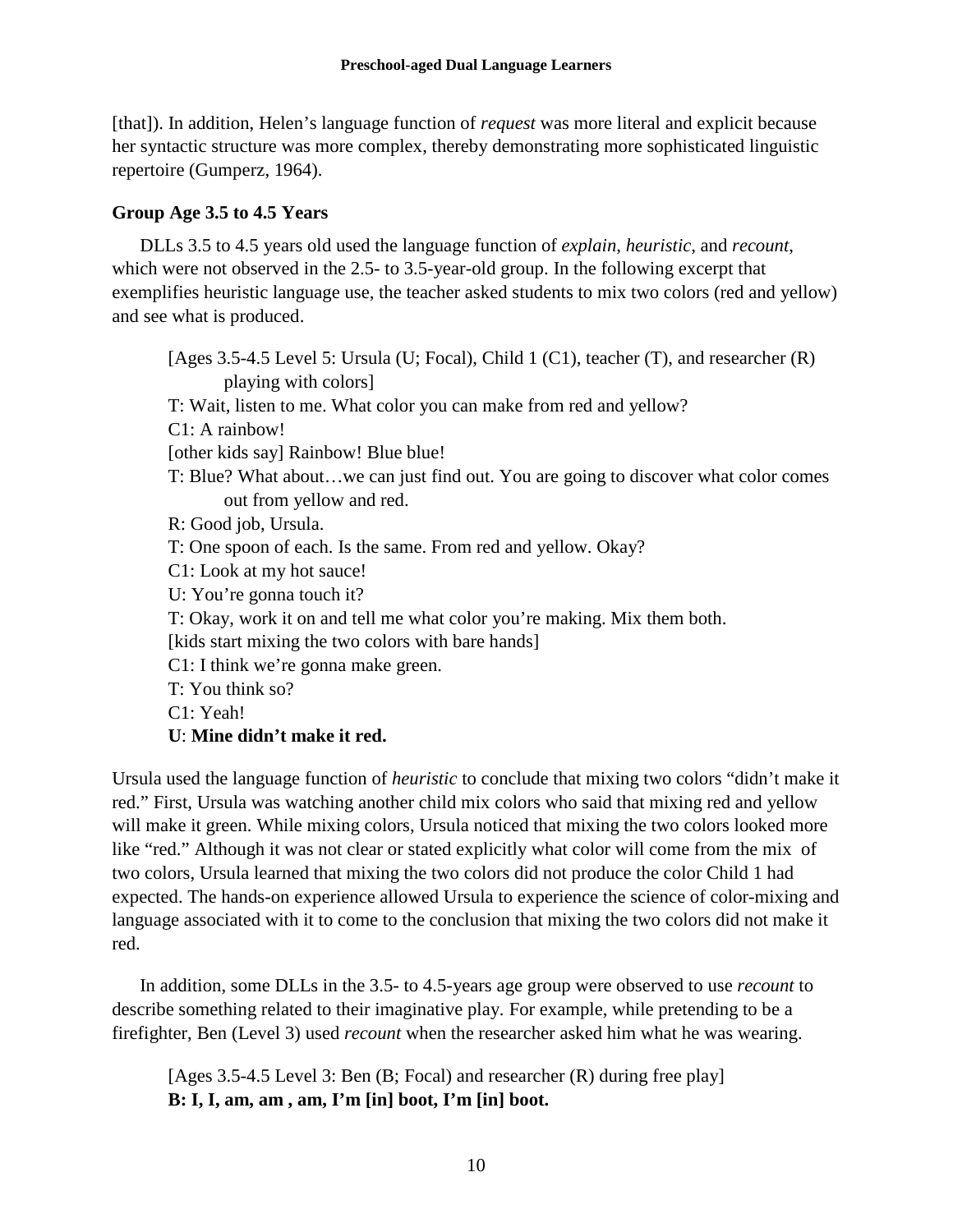#### **Preschool-aged Dual Language Learners**

R: Yeah, you're wearing a boot. Tell me about your boots. B: [no response] R: Are they…where do you wear your boots? **B: I, I, am, am, am, I'm [in] boot.**  R: You're wearing boots. That's right.

In this interaction, the researcher asked Ben some questions in an attempt to elicit his response. Ben responded by saying, "I, I, am, am, I'm [in] boot, I'm in boot." He repeated this several times. Ben is trying to express his personal account, or according to Halliday (1975), this is a way of expressing himself (i.e., personal).

In the same age group, Yeddie (Level 5) used *recount* to describe the special solidarity he and his playmate Oliver has established while building a bridge together using blocks:

[Ages 3.5-4.5 Level 5: Yeddie (Y; Focal), Oliver (O; level unknown), and researcher (R) playing with blocks]

- O: I'm…building a…..
- Y: A bridge! [completes Oliver's sentence]
- R: A bridge!
- O: We're building a big bridge.
- R; Big bridge?
- **Y: anyway, we put ah…put up closer so nobody can come here. On the construction site.**
- R: Ohhhh! What did you put up, I'm sorry. Can you say that again?
- Y: These things.
- R: Oh, these things?
- Y: Yup.

In the phrases "we put up closer so nobody can come here. On the construction site," Yeddie used peculiar language functions such as *we* as a sign of solidarity for collective action to make sure "nobody can come here." This use says the *we*-ness is an exclusive sign of membership. In this example, Yeddie used *recount* as a language function to describe the setting and environment in which he was situated in relation to Oliver.

As described above, both Ben (Level 3) and Yeddie (Level 5) used *recount*. In comparison to Ben's language use, Yeddi's use of *recount* was more detailed with specific information of why Yeddi put up the bridge—to prevent anybody from coming near their construction site. Therefore, his use of *recount* is longer in length, richer in vocabulary (e.g., construction, put up), and involved more complex sentence structure involving the conjunction "so."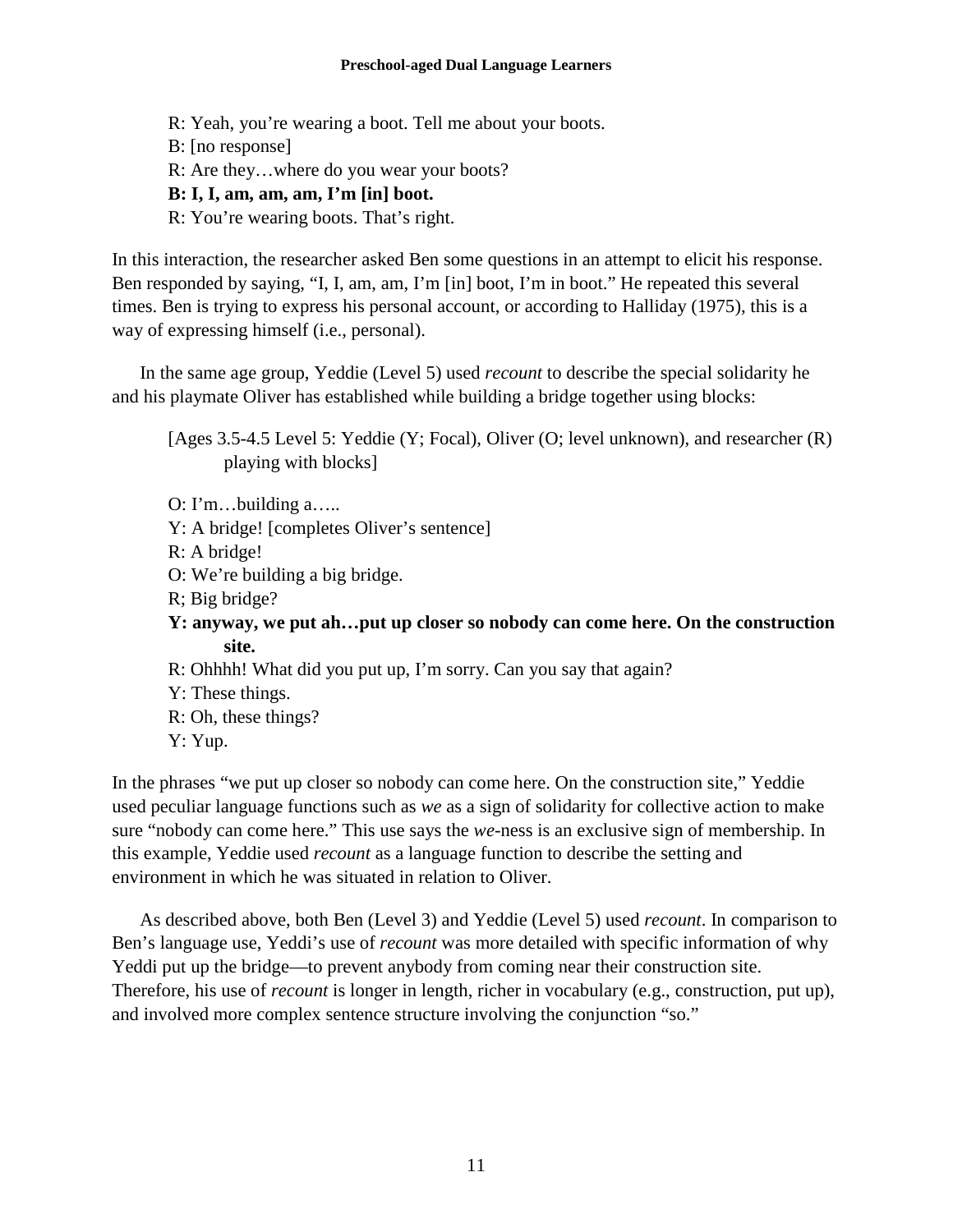#### **Group Age 4.5 to 5.5 Years**

Children in the oldest group, 4.5 to 5.5 years, used *argue* and *explain*. For instance, Alex (Level 3) explained to the teacher after quarreling with João, who was playing with toy trains:

[Ages 4.5-5.5 Level 3: Alex (A: Focal) and teacher (T) during free play] (Alex and teacher are facing each other. Alex is trying to explain something to teacher) A: He did. I hear it three time and I say stop. T: he's lining them [toy trains] up. A: **Yeah, but I say "Stop!"** T: I think it's all right, honey.

Alex is complaining to the teacher using "but" to *explain* what João did to him ("I told him to stop…but…"). As seen in this example, Alex used the conjunction "but" to illustrate the complexity and depth of his complaint. He, after all, received sympathy from a teacher, who said, "That's all right, honey." The teacher's response acknowledged the purpose of Alex's explanation. What Alex had intended to receive were the words of sympathy from his teacher.

The DLLs in this age group also used *argue* in multiple occasions. For example, Seth (Level 1) argued against Boy 1, who took his truck during play time:

[Ages 4.5-5.5 Level 1: Seth (S; Focal) and another boy (Boy 1) during play time] [Boy 1 takes Seth's truck by force] **S**: Hey! I [inaudible]. **You already have one.** Boy 1: I don't want to!

When Boy 1 took away the truck he was playing with, Seth said, "Hey! I [inaudible]. You already have one." In reply, Boy 1 insisted he keep the truck he took from Sebastian by saying, "I don't want to!"

In another example, Bonnie (Level 5) used *argue* to make a point against the researcher when the researcher asks Bonnie a question more than once:

[Ages 4.5-5.5 Level 5: Bonnie (B; focal) and researcher (R) playing with sand box]

R: What is this hill you're making? What is this?

#### **B: A sand castle, I tell [told] you!**

R: Oh, it's a sand castle. I didn't hear you before…because of the sound of the…cups.

In this example, Bonnie shows frustration over the researcher's repetitive question by responding, "I tell [told] you!" with frustration, to which the researcher responded apologetically. Bonnie used the language function of *argue* pragmatically to challenge the researcher's repetitive question that frustrated her. While Seth, a Level 1 DLL, used *argue* for more practical reasons of getting his toy truck back, Bonnie, a Level 5 DLL, used the same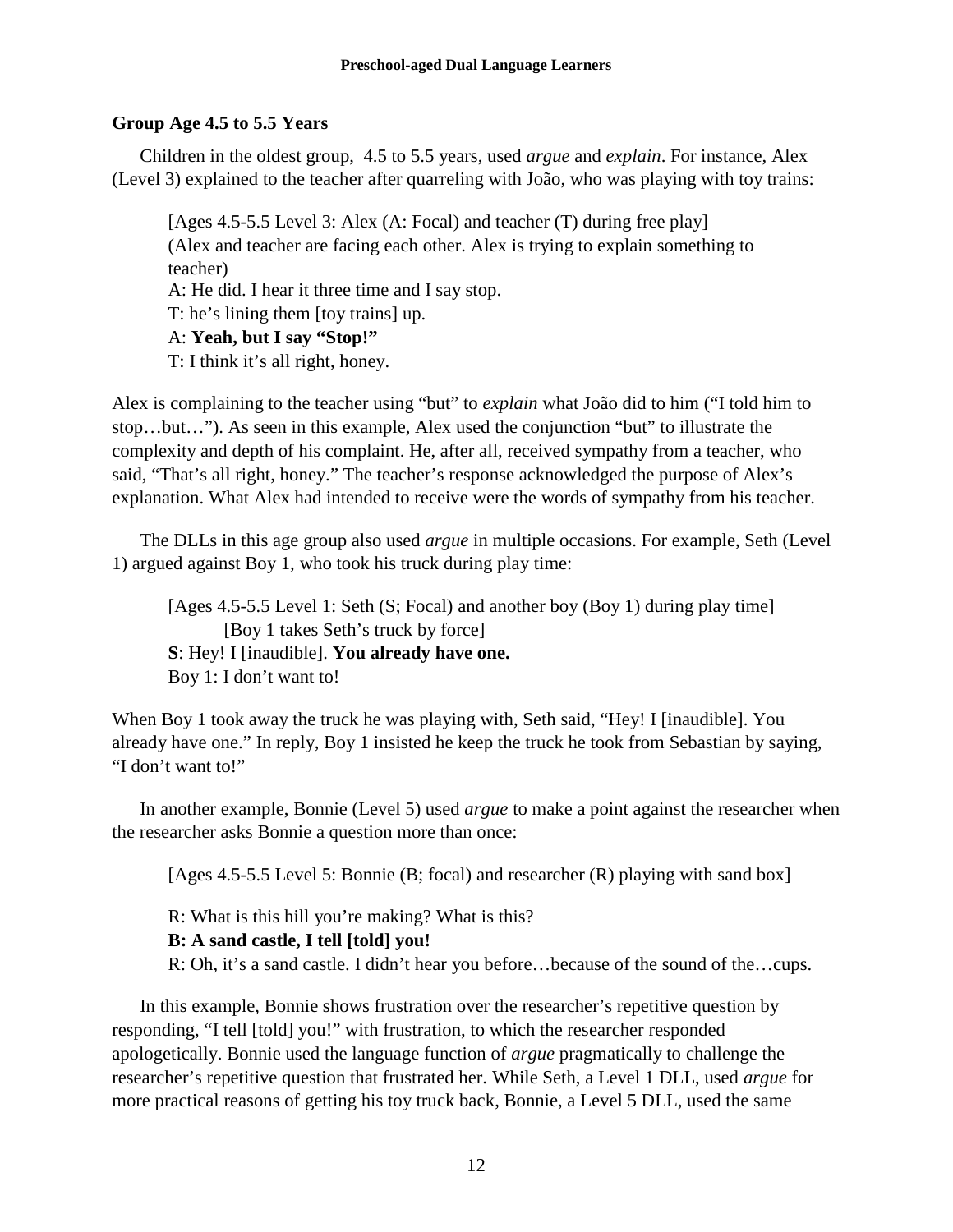language function for pragmatic purposes as well to express her frustration and annoyance. Moreover, Bonnie (Level 5) used a technical noun phrase, "sand castle," to describe what she was making, whereas Seth (Level 1) did not seem to possess the ability to produce such difficult phrases.

According to syntactic analysis across the three different age groups, the mean length of utterance (MLU) produced by Level 1 and Level 3 DLLs was two to three words, regardless of age. For example, in Level 1 of 2.5- to 3.5-year-olds, one DLL said, "Can I see?," a short question of three words. The DLLs in our study had shorter MLU than monolingual children from previous studies (e.g., Brown, 1973; Miller & Chapman, 1981), who produced an MLU of four. For example, Brown (1973) studied syntactic development of three monolingual children (Eve, Adam, and Sarah) by measuring their MLU. Adam and Sarah, both 3.5 years old, showed similar developmental patterns—Adam's MLU was four words and Sarah's was 3.75. Meanwhile, some Level 5 DLLs in the current study produced utterances as long as eight words (e.g., "Henry is watching us what we are doing"). In addition, they spoke complex sentence, involving comparatives: "This is the larger bridge [of the two]" and "We put…put closer so nobody comes here." Considering that DLLs are developing multiple languages simultaneously, their language development is sometimes on par with or greater than that of monolingual children (e.g., Brown, 1973; Miller & Chapman, 1981).

#### **Conclusion**

This study is meant to serve as a precursor to future studies that investigate DLLs' functional uses of language. It offers an alternative approach to understanding DLLs' language use beyond mere structural analyses of language data. Language learning is a constant process for young language learners who are exposed to different languages at different times and places. It is in such social contexts where the construction of the system of meanings takes place, and "there is no way it can take place except in these contexts" (Halliday, 1975, p. 139). It is worth stressing that, as in the case of monolingual children, DLLs are not passive recipients of language. They learn language through construction of meaning by actively participating in language communities (Halliday, 1975).

The DLLs observed in this study used different key language uses when communicating in English. While the younger DLLs' key language use was limited to simple *argue* or *request*, older DLLs demonstrated a wider range of language functions, including *argue*, *explain*, and *heuristic*. Within each age group, DLLs with higher language development levels used more complex syntactic features and richer vocabulary.

For instance, the DLLs from the highest age group (4.5 to 5.5 years) with the highest language level (Level 5) showed complex syntactic features (e.g., independent and subordinate clauses) compared to other DLLs who demonstrated simple syntactic features. This finding reflects the research on second language acquisition, which has shown that children's acquisition of certain linguistic features is more or less sequential (e.g., natural order hypothesis by Krashen,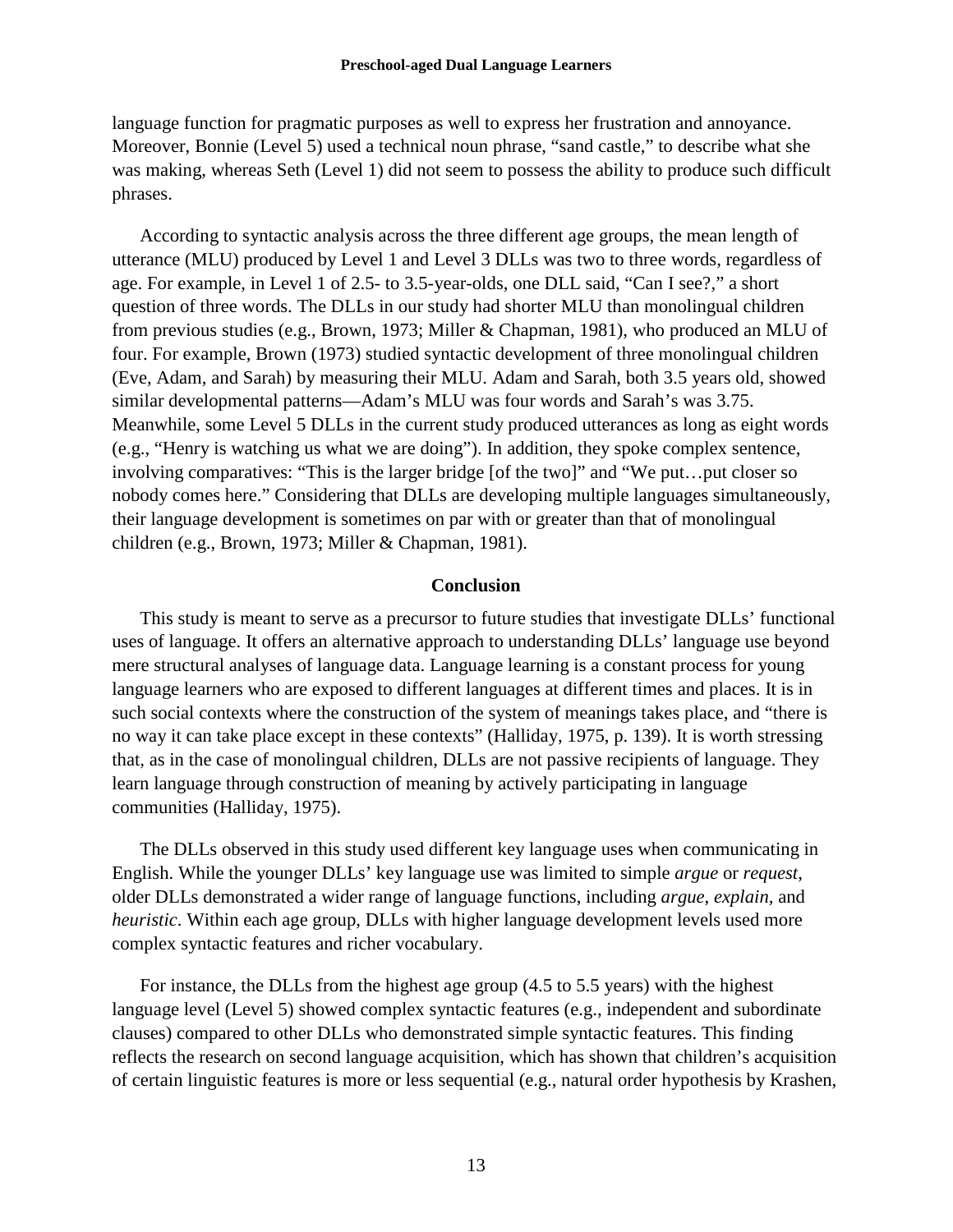1985), as in the case of first language acquisition. This sequencing occurs because language development is tied to their cognitive development (Lightbown & Spada, 1999, p. 76).

Due to the rather small sample size analyzed in this study, the findings are not generalizable to all DLLs. For example, of the 14 DLLs, only one child was observed to use the heuristic key language use. Although in the current study, heuristic language use was used only once, such findings cannot and should not be generalized to all DLLs. Furthermore, the current study examined DLLs' language use cross-sectionally. Without longitudinal data, it is difficult to see a developmental pattern of DLLs' language use. Therefore, future studies may benefit from examining DLLs' key language use longitudinally using a larger sample size.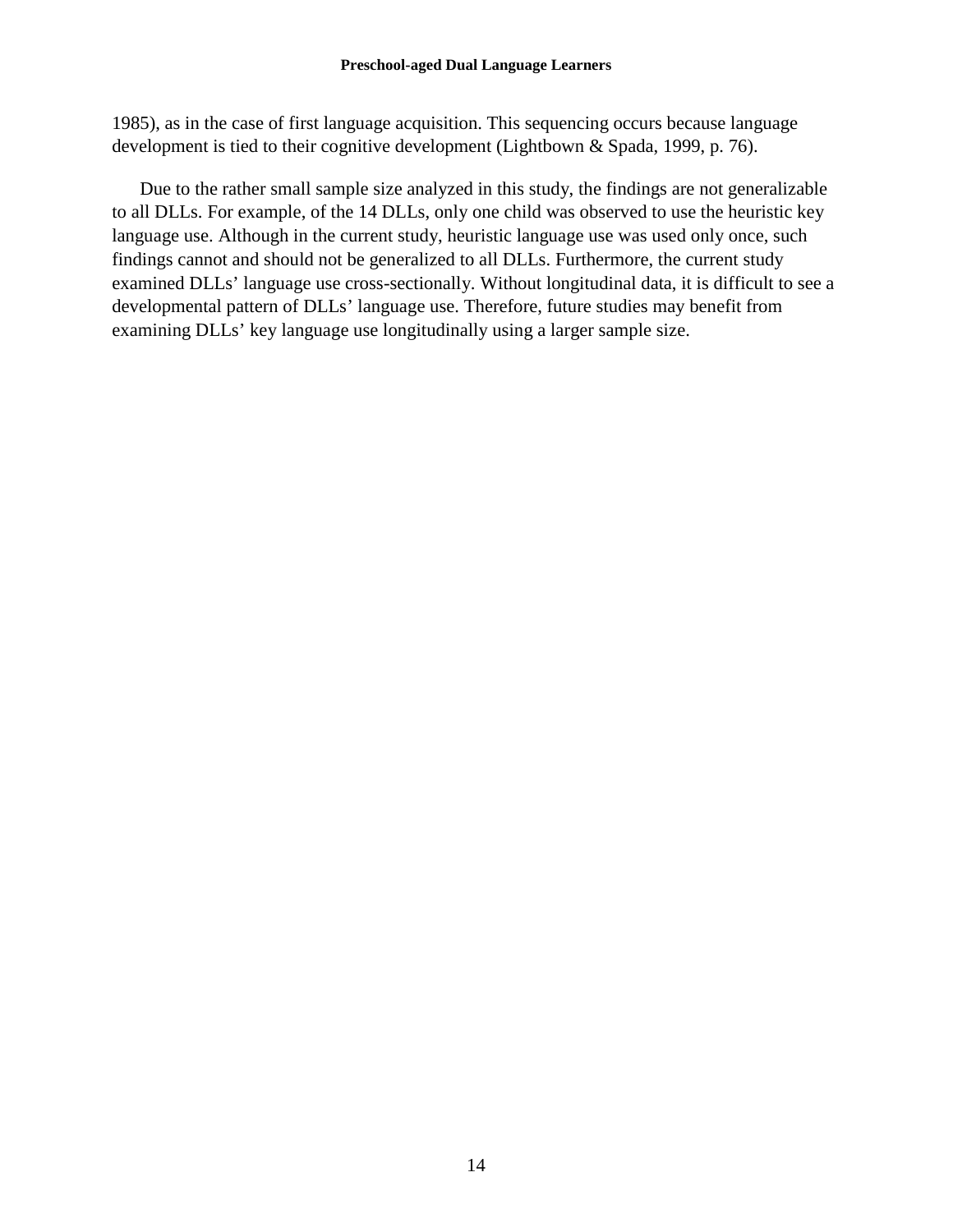#### **References**

- Ackerman, D. J., & Tazi, Z. (2015). *Enhancing young Hispanic dual language learners' achievement: Exploring strategies and addressing challenges* (Policy Information Report, ETS Research Report Series, No. RR-15-01). Princeton, NJ: Educational Testing Service.
- Anderson, R. (1999). Impact of first language loss on grammar in a bilingual child. *Communication Disorders Quarterly*, *21*(1), 4–16.
- Bailey, A. L., & Huang, B. H. (2011). Do current English language development/proficiency standards reflect the English needed for success in school? *Language Testing*, *28*(3) 343– 365.
- Ballantyne, K. G., Sanderman, A. R., & McLaughlin, N. (2008). *Dual language learners in the early years: Getting ready to succeed in school.* Washington, DC: National Clearinghouse for English Language Acquisition & Language Instruction Educational Programs. Retrieved from http://www.ncela.us/files/uploads/3/DLLs\_\_in\_the\_Early\_Years.pdf
- Barac, R., Bialystok, E., Castro, D. C., & Sanchez, M. (2014). The cognitive development of young dual language learners: A critical review. *Early Childhood Research Quarterly*, *29*(4), 699–714.
- Barnes, S., Gutfreund, M., Satterly, D., & Wells, G. (1983). Characteristics of adult speech which predict children's language development. *Journal of Child Language*, *10*(01), 65– 84.
- Batalova, J. & McHugh, M. (2010). *States and Districts with the Highest Number and Share of English Language Learners.* Migration Policy Institute, Washington, D.C.
- Berk, L. E. (1992). Children's private speech: An overview of theory and the status of research. In R. M. Diaz & L. E. Berk (Eds.), *Private speech: From social interaction to selfregulation* (pp. 17–53). Hillsdale, NJ: Lawrence Erlbaum.
- Berko, J. (1958). The child's learning of English morphology. *Word, 14*, 150–177.
- Bloom, L. (1970). *Language development: Form and function in emerging grammars*. Cambridge MA: The M.I.T. Press.
- Bloomfield, L. (1933). *Language*. London: George Allen and Unwin.
- Brown, R. (1973). *A first language.* Cambridge: Harvard Press.
- Cannon, J. S., & Karoly, L. A. (2007). *Who is ahead and who is behind? Gaps in school readiness and student achievement in the early grades'for California's children*  [Technical report]. RAND Corporation.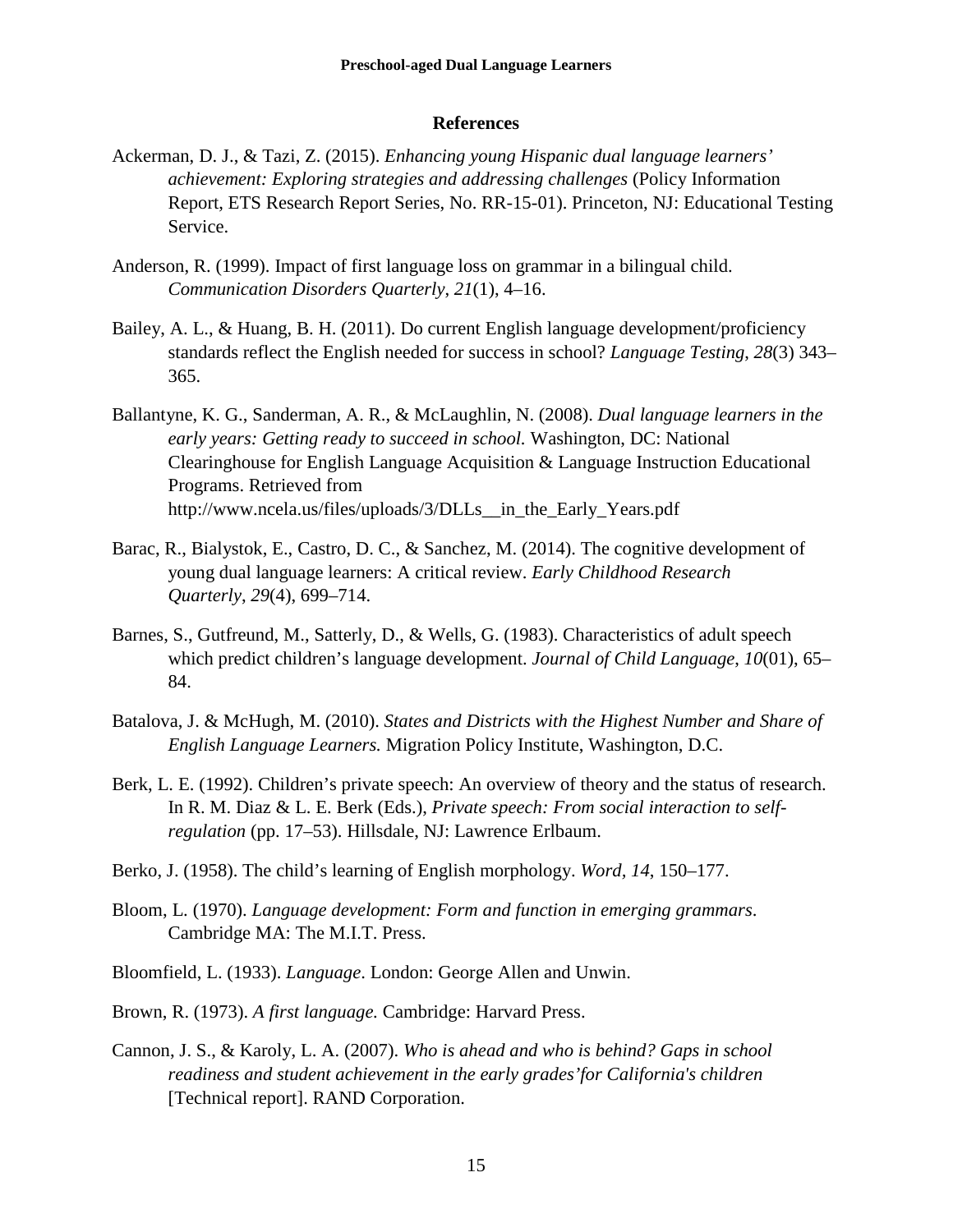- Cannon, J. S., Jacknowitz, A., & Karoly, L. A. (2012). *Preschool and school readiness: Experiences of children with non-English speaking parents.* Public Policy Institute of California. Retrieved from [http://www.ppic.org/content/pubs/report/R\\_512JCR.pdf](http://www.ppic.org/content/pubs/report/R_512JCR.pdf)
- Castro, D. C., Páez, M. M., Dickinson, D. K., & Frede, E. (2011). Promoting language and literacy in young dual language learners: Research, practice, and policy. *Child Development Perspectives*, *5*(1), 15–21.
- Chomsky, N. (1975). *The logical structure of linguistic theory*. New York: Plenum.
- Chomsky, N. (1981). *Lectures on government and binding*. Dordrecht: Foris.
- Chomsky, N. (1986). *Knowledge of language: Its nature, origin, and use*. New York: Praeger.
- Curtiss, S., Fromkin, V., & Krashen, S. (1978). Language development in the mature (minor) right hemisphere. *ITL: Review of Applied Linguistics 39–40*, 23–37.
- Davis, P. E., Meins, E., & Fernyhough, C. (2013). Individual differences in children's private speech: The role of imaginary companions. *Journal of Experimental Child Psychology*, *116*(3), 561–571.
- De Houwer, A. (1990). *The acquisition of two languages from birth: A case study.* Cambridge University Press.
- De Houwer, A. (2002). How different are monolingual and bilingual acquisition? *Ilha do Desterro A Journal of English Language, Literatures in English and Cultural Studies*, *43*, 127–148.
- De Houwer, A. (2009). *Bilingual first language acquisition*. Tonawanda, NY: Multilingual Matters.
- de Villiers, J., & de Villiers, P. (1973). A cross-sectional study of the acquisition of grammatical morphemes in child speech. *Journal of Psycholinguistic Research, 2*, 267–278.
- Dijkstra, T., & Van Heuven, W. J. (2002). The architecture of the bilingual word recognition system: From identification to decision. *Bilingualism: Language and Cognition*, *5*(03), 175–197.
- Downer, J. T., López, M. L., Grimm, K. J., Hamagami, A., Pianta, R. C., & Howes, C. (2012). Observations of teacher–child interactions in classrooms serving Latinos and dual language learners: Applicability of the Classroom Assessment Scoring System in diverse settings. *Early Childhood Research Quarterly*, *27*(1), 21–32.
- Dulay, H., & Burt, M. (1973). Should we teach children syntax?. *Language Learning, 23*, 245– 258.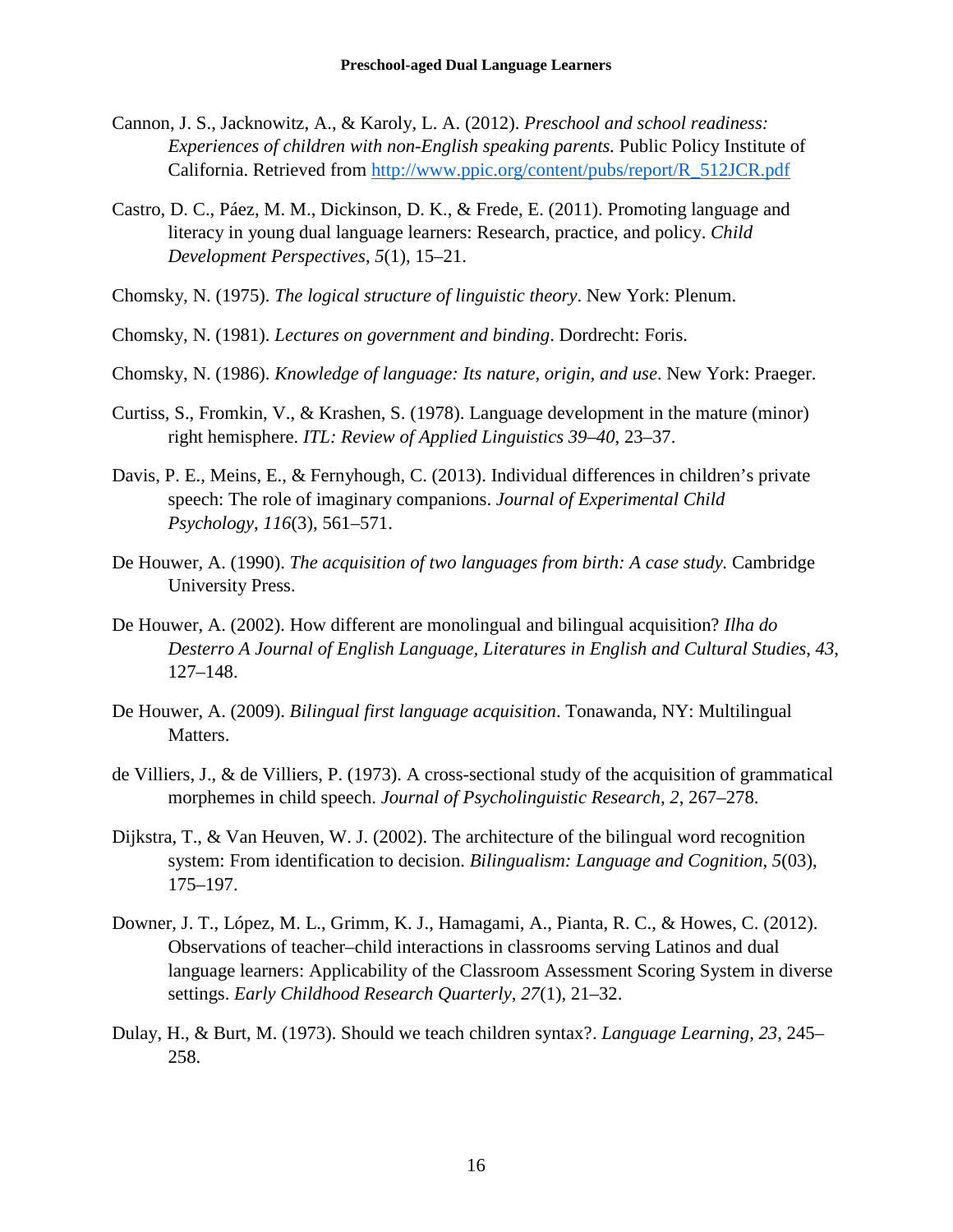- Dulay, H., & Burt, M. (1974). Natural sequences in child second language acquisition. *Language Learning, 24*, 37–53.
- Espinosa, L. M. (2014). *Perspectives on assessment of DLLs development & learning, preKthird grade.* Commissioned paper prepared for the Heising-Simon Foundation and McKnight Foundation. Retrieved from McKnight Foundation website: [https://www.mcknight.org/system/asset/document/864/original/Castro\\_NRSECEDLL\\_20](https://www.mcknight.org/system/asset/document/864/original/Castro_NRSECEDLL_2014.pdf) [14.pdf](https://www.mcknight.org/system/asset/document/864/original/Castro_NRSECEDLL_2014.pdf)
- Fernald, A. (2006). When infants hear two languages: Interpreting research on early speech perception by bilingual children. In Peggy D. McCardle, Erika Hoff (Eds.), *Childhood bilingualism: Research on infancy through school age* (pp. 19–29), Clevedon :Multilingual Matters.
- García, E., & Frede, E. (Eds). (2010). *Young English language learners.* New York, NY: Teachers College Press.
- García, E. E., & Jensen, B. (2009). Early educational opportunities for children of Hispanic origins. *Social Policy Report, 23*(2), 1–20.
- Gee, J. (2010). *An introduction to discourse analysis: Theory and method*. New York, NY: Routledge.
- Genesee, F., & Nicoladis, E. (2009). Bilingual first language acquisition. In E. Hoff & M. Shatz (eds.), *Blackwell handbook of language development* (pp. 324-342). Malden, MA: Wiley-Blackwell.
- Grosjean, F. (1998). Transfer and language mode. Bilingualism: Language and Cognition, 1(03), 175-176.
- Grosjean, F. (2001). The bilingual's language modes. In J. Nicol (ed.), *One Mind Two Languages: Bilingual Language Processing* (pp. 1-22). Oxford: Blackwell.
- Gutierrez-Clellen, V. F. (1999). Language choice in intervention with bilingual children. *American Journal of Speech-Language Pathology*, 8(4), 291-301.
- Gumperz, J. J. (1964). Linguistic and social interaction in two communities. *American Anthropologist, 66*(6), 137–153.
- Hakuta, K. (1974). Prefabricated patterns and the emergency of structure in second language. acquistion. *Language Learning*, *24*(2), 287–297.
- Halliday, M. A. K. (1969). Relevant models of language. *Educational Review*. *22*, 26–37.
- Halliday, M. A. K.. (1970). Functional Diversity in Language as Seen from a Consideration of Modality and Mood in English. *Foundations of Language, 6*(3), 322–361.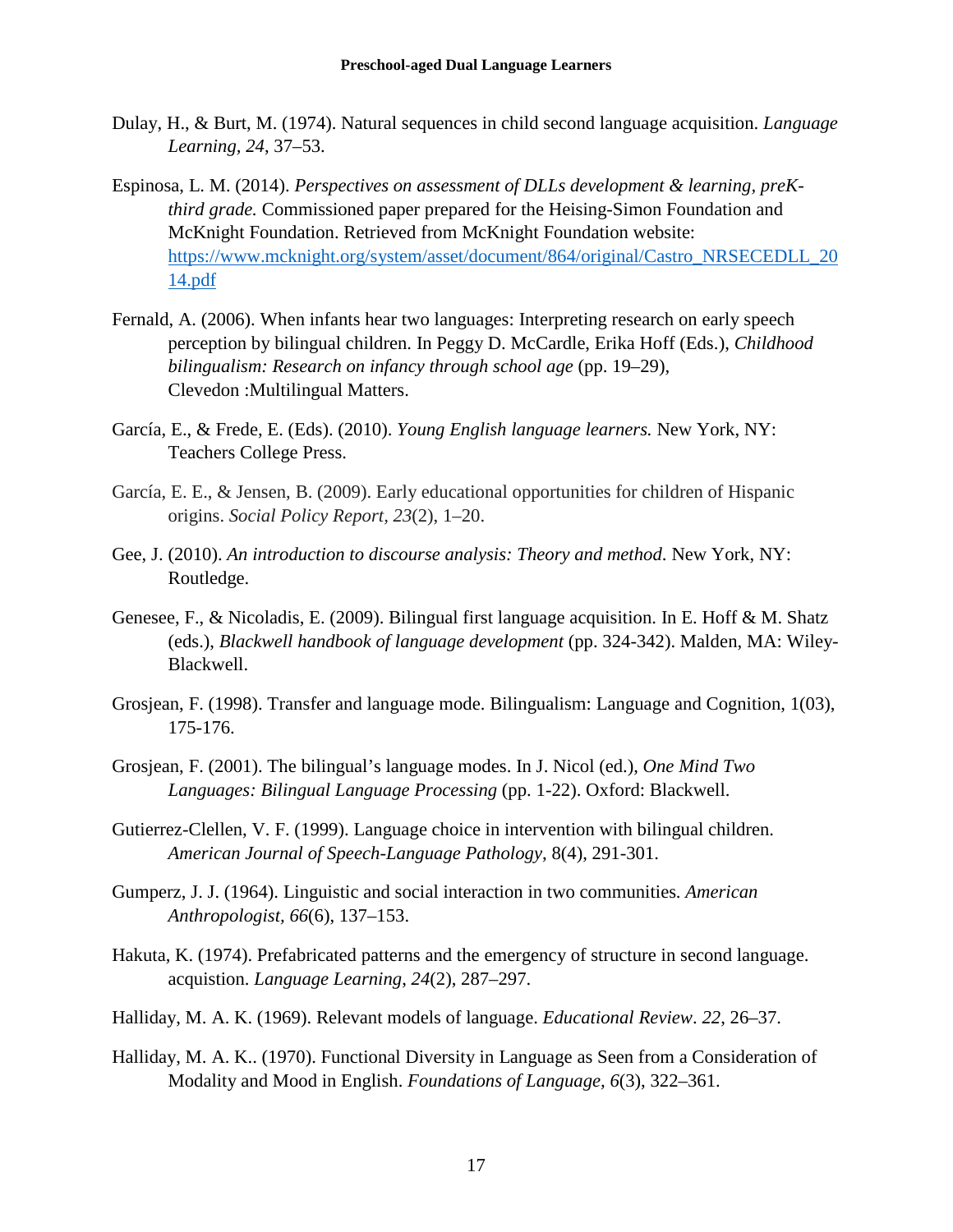- Halliday, M. A. K. (1973). *Exploration in the functions of language*. London: Edward Arnold.
- Halliday, M. A. K. (1975). *Learning how to mean: Explorations in the development of language*. London: Edward Arnold.
- Halliday, M. A. K. (1978). *Language as social semiotic*. London: Edward Arnold.
- Halliday, M. A. K. (1985). *Spoken and written language*. Burwood, Australia: Deakin University.
- Halliday, M. A. K. (1994). *An introduction to functional grammar* (2<sup>nd</sup> ed.). London: Edward Arnold.
- Hammer, C. S., Hoff, E., Uchikoshi, Y., Gillanders, C., Castro, D. C., & Sandilos, L. E. (2014). The language and literacy development of young dual language learners: A critical review. *Early Childhood Research Quarterly*, *29*(4), 715–733.
- Hammer, C. S., Jia, G., & Uchikoshi, Y. (2011). Language and literacy development of dual language learners growing up in the United States: A call for research. *Child Development Perspectives*, *5*(1), 4–9.
- Hammer, C. S., Lawrence, F., Rodriguez, B., Davison, M. D., & Miccio, A. W. (2011). Changes in language usage of Puerto Rican mothers and their children: Do gender and timing of exposure to English matter? *Applied Psycholinguistics*, *32*(02), 275–297.
- Hoff, E. (2006). How social contexts support and shape language development. *Developmental Review*, *26*(1), 55–88.
- Huttenlocher, J., Vasilyeva, M., Cymerman, E., & Levine, S. (2002). Language input and child syntax. *Cognitive Psychology*, *45*(3), 337–374.
- Kecskes, I., & Papp, T. (2000). *Foreign language and mother tongue*. Psychology Press.
- Kessler, C. (1975). Postsemantic processes in delayed child language related to first and second language learning. In D. Dato (Ed.), *Georgetown University Round Table on Languages and Linguistics* (pp. 159-178). Washington, DC: Georgetown University.
- Kieffer, M. J. (2008). Catching up or falling behind? Initial English proficiency, concentrated poverty, and the reading growth of language minority learners in the United States. *Journal of Educational Psychology*, *100*(4), 851–868.
- Klima, E. S. & Bellugi, U. (1966). Syntactic regularities in the speech of children. In J. Lyons & R. J. Wales (ed.), Psycholinguistics papers, 183–208. Edinburgh: Edinburgh University Press.
- Krashen, S. D. (1985). *The input hypothesis: Issues and implications*. Addison-Wesley Longman Ltd.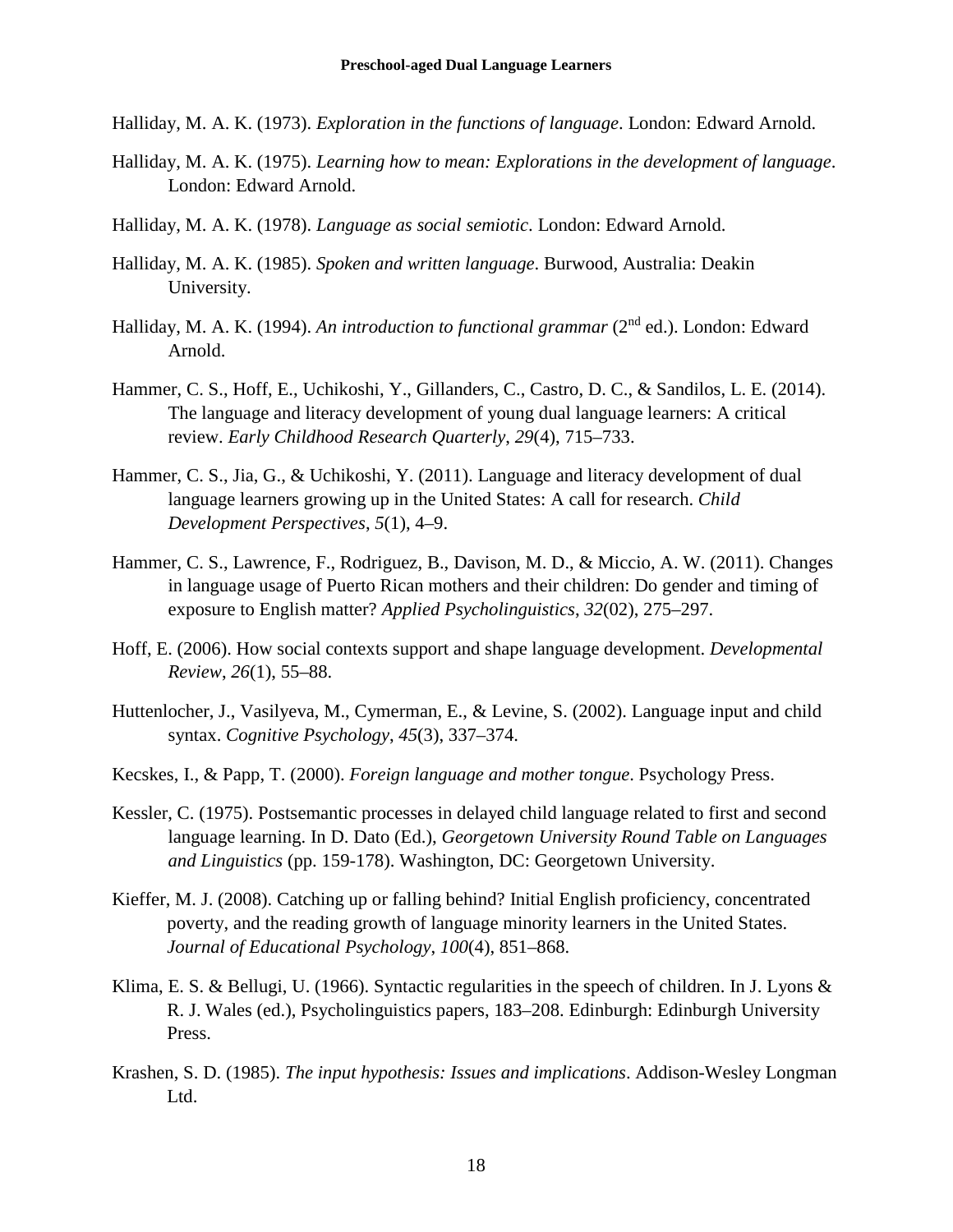- Kuhl, P. K., Williams, K. A., Lacerda, F., Stevens, K. N., & Lindblom, B. (1992). Linguistic experience alters phonetic perception in infants by 6 months of age. *Science*, *255*(5044), 606–608.
- Kupisch, T. (2007). Determiners in bilingual German–Italian children: What they tell us about the relation between language influence and language dominance. *Bilingualism: Language and Cognition*, *10*(01), 57–78.
- Kupisch, T. (2014). Adjective placement in simultaneous bilinguals (German–Italian) and the concept of cross-linguistic overcorrection. *Bilingualism: Language and Cognition*, *17*(1), 222–233.
- Lightbown, P. M., & Spada, N. (1999). *How languages are learned* (Rev. ed.). Oxford: Oxford University Press.
- Liu, Y. J., Ortiz, A. A., Wilkinson, C. Y., Robertson, P., & Kushner, M. I. (2008). From early childhood special education to special education resource rooms: Identification, assessment, and eligibility determinations for English language learners with readingrelated disabilities. *Assessment for Effective Intervention, 33*(3), 177–87.
- Lust, B., Flynn, S., Blume, M., Park, S. W., Kang, C., Yang, S., & Kim, A. (2014). Assessing child bilingualism: Direct assessment of bilingual syntax amends caretaker report. *International Journal of Bilingualism, 29*. 1-20.
- Magruder, E. S., Hayslip, W. W., Espinosa, L. M., & Matera, C. (2013). Many languages, one teacher: Supporting language and literacy development for preschool dual language learners. *Young Children*, *68*(1), 8–15.
- McCardle, P., & Hoff, E. (2006). An agenda for research on childhood bilingualism. In P. McCardle & E. Hoff (Eds.), *Childhood bilingualism: Research on infancy through school age* (pp. 157–65). Clevedon: Multilingual Matters.
- Miller, J. F., & Chapman, R. S. (1981). The relations between age and mean length of utterance. *Journal of Speech and Hearing Research, 24*, 154–161.
- Mishina-Mori, S. (2005). Autonomous and interdependent development of two language systems in Japanese/English simultaneous bilinguals: Evidence from question formation. *First Language, 25*(3), 291-315.
- Moon, K., & Reifel, S. (2008). Play and literacy learning in a diverse language pre-kindergarten classroom. *Contemporary Issues in Early Childhood*, *9*(1), 49–65.
- National Clearinghouse for English Language Acquisition. (2011). *Key demographics & practice recommendations for young English learners*. Retrieved fro[mhttp://www.ncela.us/files/uploads/9/EarlyChildhoodShortReport.pdf](http://www.ncela.us/files/uploads/9/EarlyChildhoodShortReport.pdf)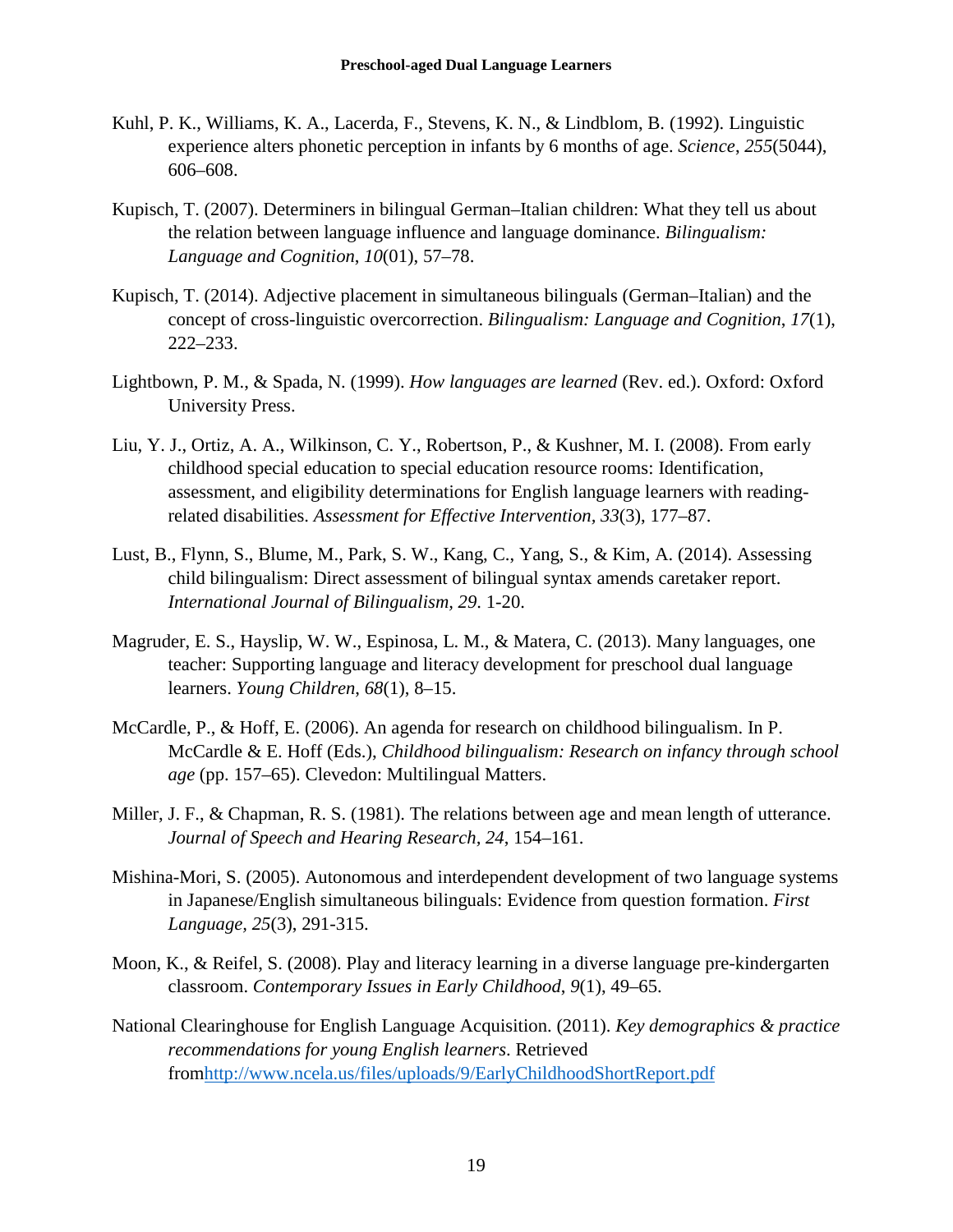- Ochs, E., & Schieffelin, B. (2001). Language acquisition and socialization: Three developmental stories and their implications. In A. Duranti (Ed.), *Linguistic anthropology: A reader* (pp. 263–301). Malden, MA: Blackwell Publishers.
- Office of Head Start. (2008). *Dual language learning: What does it take?* (Head Start Dual Language Report). Retrieved from [http://eclkc.ohs.acf.hhs.gov/hslc/tta](http://eclkc.ohs.acf.hhs.gov/hslc/tta-system/teaching/eecd/Dual%20Language%20Learners%20and%20Their%20Families/Learning%20in%20Two%20Languages/DLANA_final_2009%5B1%5D.pdf)[system/teaching/eecd/Dual%20Language%20Learners%20and%20Their%20Families/Le](http://eclkc.ohs.acf.hhs.gov/hslc/tta-system/teaching/eecd/Dual%20Language%20Learners%20and%20Their%20Families/Learning%20in%20Two%20Languages/DLANA_final_2009%5B1%5D.pdf) [arning%20in%20Two%20Languages/DLANA\\_final\\_2009%5B1%5D.pdf](http://eclkc.ohs.acf.hhs.gov/hslc/tta-system/teaching/eecd/Dual%20Language%20Learners%20and%20Their%20Families/Learning%20in%20Two%20Languages/DLANA_final_2009%5B1%5D.pdf)
- Páez, M. M., Tabors, P. O., & López, L. M. (2007). Dual language and literacy development of Spanish-speaking preschool children. *Journal of Applied Developmental Psychology*, *28*(2), 85–102.
- Painter, C. (1991). *Learning the mother tongue* (2nd ed.). Geelong: Deakin University Press.
- Papandropoulou, I., & Sinclair, H. (1974). What is a word?. *Human Development*, *17*(4), 241– 258.
- Pellegrini, A. D. (1983). Sociolinguistic contexts of the preschool. *Journal of Applied Developmental Psychology*, *4*(4), 389–397.
- Pellegrini, A. D. (1986). Play centers and the production of imaginative language. *Discourse Processes*, *9*(1), 115–125.
- Perera, N. S. (2001). The role of prefabricated language in young children's second language acquisition. *Bilingual Research Journal*, *25*(3), 327–356.
- Peterson, S. S., & Heywood, D. (2007). Contributions of families' linguistic, social, and cultural capital to minority-language children's literacy: Parents', teachers', and principals' perspectives. *Canadian Modern Language Review/La Revue canadienne des langues vivantes*, *63*(4), 517–538.
- Piaget, J. (1926). *Language and thought of the child.* New York: Harcourt Brace & Company.
- Scheele, A., Leseman, P. P. M., Mayo, A. Y., & Elbers, E. (2012). The relation of home language and literacy to three-year-old children's emergent academic language in narrative and instruction genres. *The Elementary School Journal, 112*(3), 419–444.
- Schleppegrell, M. J. (2012). Academic language in teaching and learning: Introduction to the special issue. *The Elementary School Journal, 112*(3), 409–418.
- Seliger, H. W. (1991). Language attrition, reduced redundancy and creativity. In H. W. Seliger & R. M. Vago (Eds.), *First language attrition* (pp. 227–240). Cambridge: Cambridge University Press.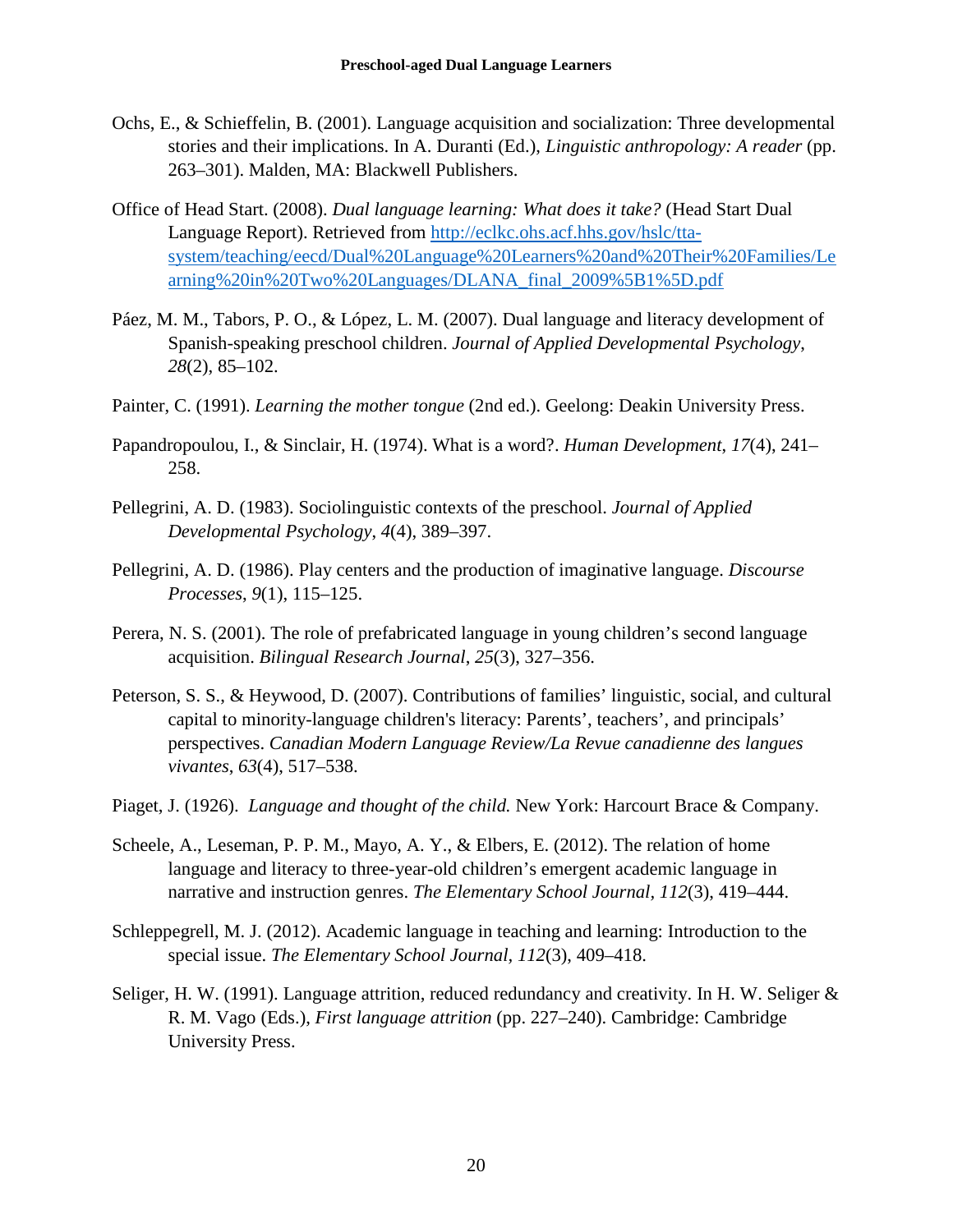- Shin, H. B., & Kominski, R. (2010). *Language use in the United States: 2007* (American Community Survey Report No. ACS-12). Washington, DC: U.S. Census Bureau. Retrieved from<http://www.census.gov/prod/2010pubs/acs-12.pdf>
- Smith, N. V. (1975). Universal tendencies in the child's acquisition of phonology. In N. O'Connor (Ed.), *Language, cognitive deficits and retardation* (pp. 47–65). London: Buttersworth.
- Tough, J. (1977). *The Development of Meaning*. New York: John Wiley.
- Van Kleeck, A. (2014). Intervention activities and strategies for promoting academic language in preschoolers and kindergartens. *Communication Disorders, Deaf Studies, and Hearing Aids, 2*(4), 1–13.
- Van Kleeck, A., & Schwarz, A. L. (2011). Making "academic talk" explicit: Research directions for fostering classroom discourse skills in children from nonmainstream cultures. *Revue suisse des sciences de l'éducation, 33*(1), 100–200.
- Weisleder, A., & Fernald, A. (2013). Talking to children matters: Early language experience strengthens processing and builds vocabulary. *Psychological Science*, *24*(11), 2143– 2152.
- WIDA. (2012). *English language development standards: Kindergarten-grade 12*. Madison, WI: Board of Regents of the University of Wisconsin System.
- WIDA. (2014a). *Early English language development standards 2.5-5.5*. Madison, WI: Board of Regents of the University of Wisconsin System.
- WIDA. (2014b). *WIDA key uses of academic language*. Internal WIDA Report. Madison, WI: Board of Regents of the University of Wisconsin System.
- Wray, A. (1999). Formulaic language in learners and native speakers. *Language Teaching*, *32*(04), 213–231.
- Wray, A., & Namba, K. (2003). Formulaic language in a Japanese-English bilingual child: A practical approach to data analysis. *Japan Journal for Multilingualism and Multiculturalism*, *9*(1), 24–51.